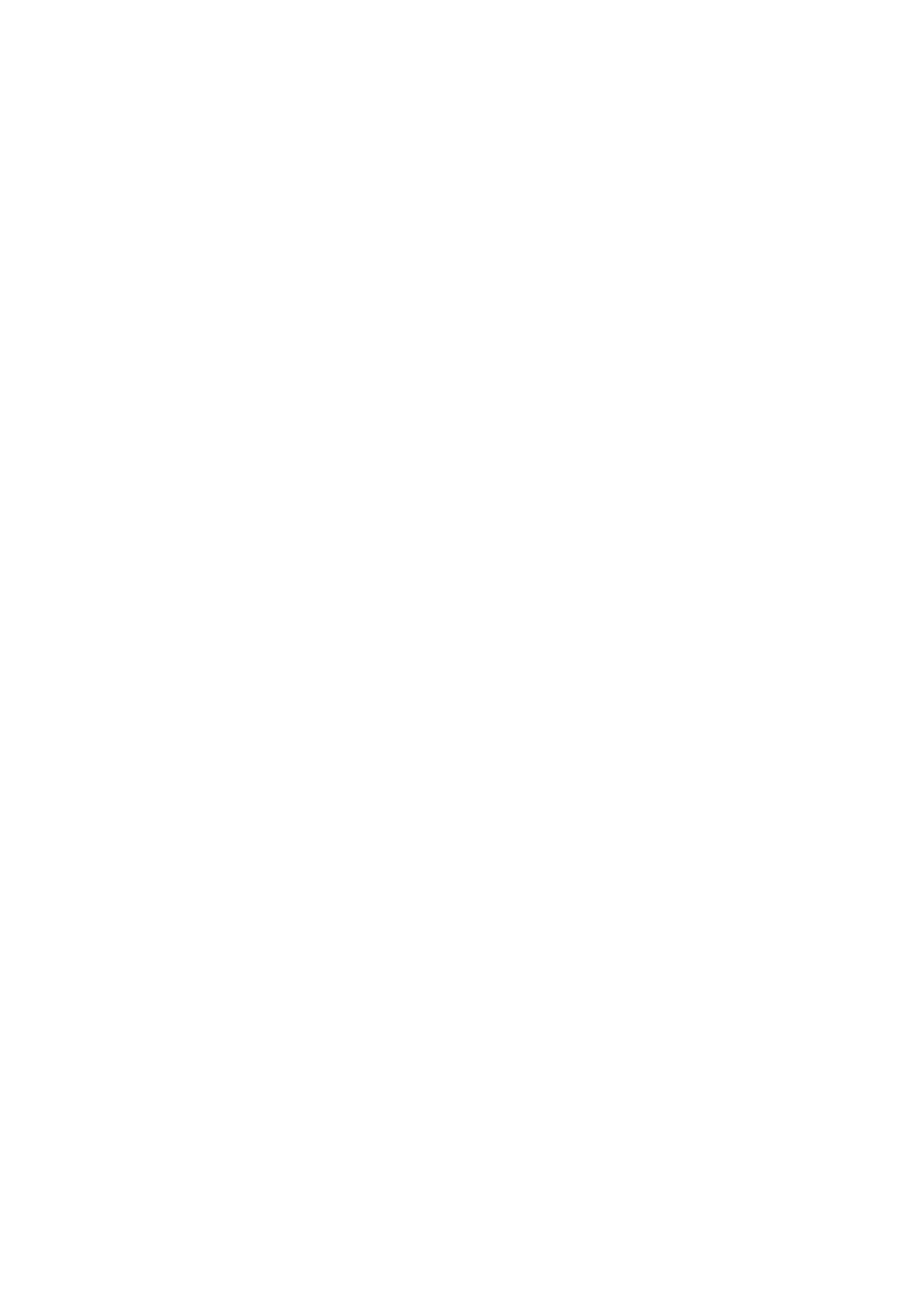#### **In the case of Kalda v. Estonia,**

The European Court of Human Rights (First Section), sitting as a Chamber composed of:

Işıl Karakaş, *President,* Julia Laffranque, Nebojša Vučinić, Paul Lemmens, Ksenija Turković, Jon Fridrik Kjølbro, Stéphanie Mourou-Vikström, *judges,* and Stanley Naismith, *Section Registrar,*

Having deliberated in private on 8 December 2015,

Delivers the following judgment, which was adopted on that date:

## PROCEDURE

1. The case originated in an application (no. 17429/10) against the Republic of Estonia lodged with the Court under Article 34 of the Convention for the Protection of Human Rights and Fundamental Freedoms ("the Convention") by an Estonian national, Mr Romeo Kalda ("the applicant"), on 16 March 2010.

2. The applicant, who had been granted legal aid, was represented by Mr J. Valdma, a lawyer practising in Tallinn. The Estonian Government ("the Government") were represented by their Agent, Ms M. Kuurberg, of the Ministry of Foreign Affairs.

3. The applicant alleged that his right under Article 10 of the Convention to receive information through the Internet without interference by public authority had been violated.

4. On 23 October 2013 the application was communicated to the Government.

## THE FACTS

### I. THE CIRCUMSTANCES OF THE CASE

5. The applicant was born in 1974. He is serving a life sentence in prison.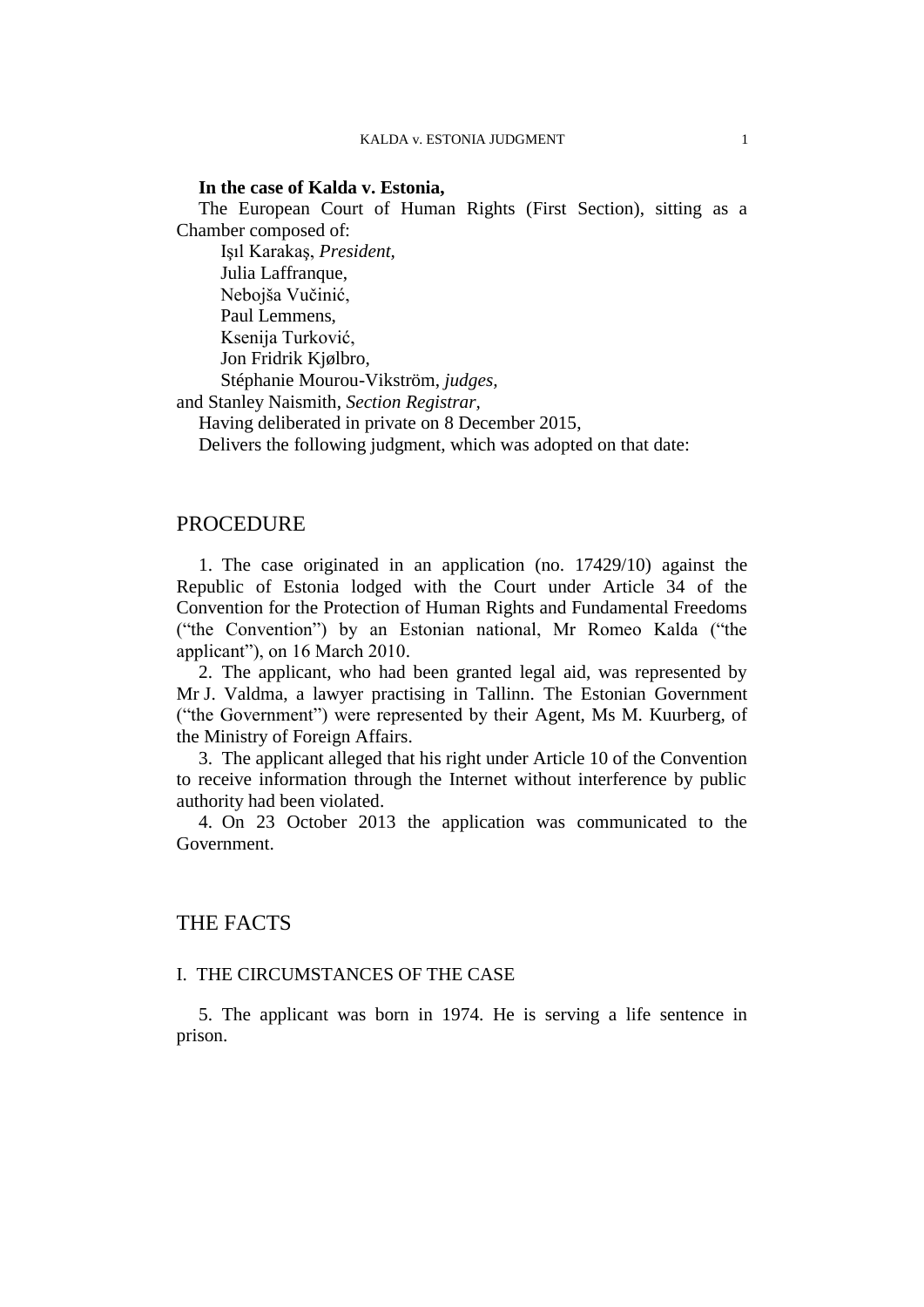#### 2 KALDA v. ESTONIA JUDGMENT

#### **A. The applicant's complaint against Pärnu Prison**

6. On 21 July 2005 the applicant requested from the Governor of Pärnu Prison access to (i) the online version of *Riigi Teataja* (the State Gazette), (ii) the decisions of the Supreme Court and administrative courts, which are available on the Internet, and (iii) the HUDOC database of the judgments of the European Court of Human Rights. The Governor refused his request. The applicant's subsequent complaint was dismissed by the Pärnu Administrative Court; the Tallinn Court of Appeal dismissed his further appeal. The applicant then appealed to the Supreme Court.

7. The Administrative Law Chamber of the Supreme Court delivered its judgment on 31 May 2007 (case no. 3-3-1-20-07). In respect of Estonian legislation and the Supreme Court's rulings, the Supreme Court noted that these were available in the paper version of *Riigi Teataja*; it considered access to the paper version sufficient and found that the prison's refusal to grant the applicant access to the online version of *Riigi Teataja* had been lawful.

8. However, the Supreme Court noted that from 1 January 2007 the primary official version of *Riigi Teataja* had been its online version and that since then only five "control copies" of each edition had been printed. Despite that fact, the prisons had a duty to ensure that detainees had a reasonable possibility of searching for and familiarising themselves with legal acts.

9. Furthermore, the Supreme Court considered that the refusal of the prison administration to grant detainees access to the rulings of the administrative courts and of the European Court of Human Rights interfered with their right to freely obtain information disseminated for public use. Given that the legislature had not specified any restrictions in this regard in respect of prisoners, their right – enshrined in Article 44 § 1 of the Constitution of the Republic of Estonia (*Eesti Vabariigi põhiseadus*) – to obtain information had to be given an equal level of protection as that afforded to persons at liberty. Accordingly, the refusal of Pärnu Prison to grant the applicant access to the rulings of the Estonian administrative courts and the European Court of Human Rights had been unlawful.

## **B. The applicant's complaint against Tartu Prison**

10. On 18 October 2007 Tartu Prison – to which the applicant had been transferred in the meantime – refused the applicant's request to be granted access to the Internet sites www.coe.ee (the Council of Europe Information Office in Tallinn), www.oiguskantsler.ee (the Chancellor of Justice, or *Õiguskantsler*)) and www.riigikogu.ee (the Estonian Parliament, or *Riigikogu*). According to the applicant, he was involved in a number of legal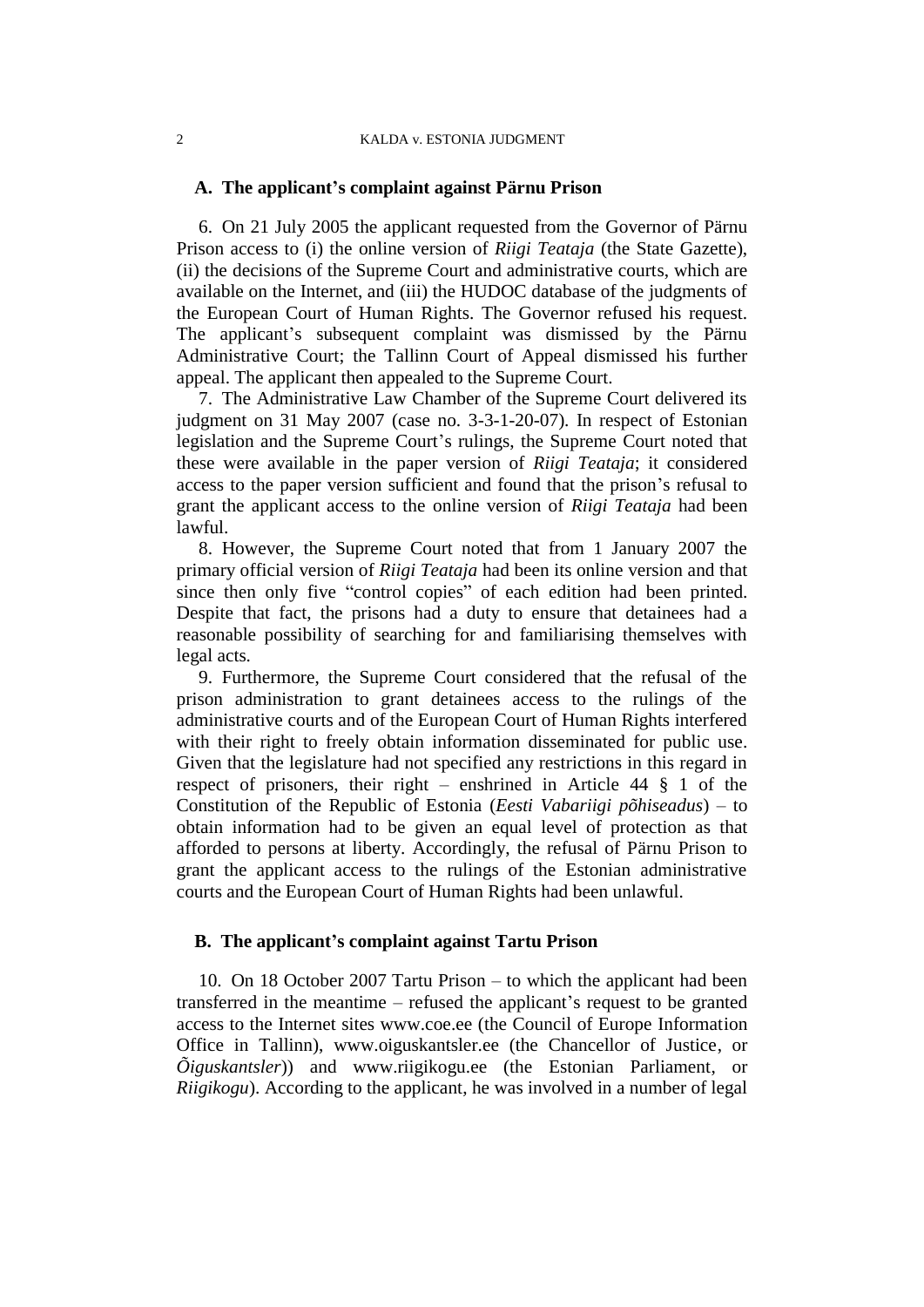disputes with the prison administration and needed access to those Internet sites in order to be able to defend his rights in court.

11. On 23 November 2007 the applicant's complaint was dismissed by the Ministry of Justice.

12. By a judgment of 17 July 2008 the Tartu Administrative Court upheld the applicant's complaint in respect of the Internet site www.coe.ee and ordered Tartu Prison to grant him supervised access to that site via a computer adapted for that purpose. The Administrative Court noted that Tartu Prison had afforded its detainees access to the online version of *Riigi Teataja*, the database of judicial decisions, and the Internet sites of the European Court of Human Rights and the Supreme Court. The Administrative Court further referred to the Supreme Court's judgment of 31 May 2007 (see paragraphs 7 and 9 above) and to section 31-1 of the Imprisonment Act (*Vangistusseadus*) (see paragraph 21 below), which had entered into force on 1 June 2008. It noted that the Internet site of the European Court of Human Rights – to which detainees had been granted access – contained information only in English and French, whereas translations into Estonian of the rulings of the European Court of Human Rights were available on the Internet site of the Council of Europe Information Office in Tallinn. The Administrative Court considered that the burden of having the rulings of the European Court of Human Rights translated into Estonian could not be placed on the applicant and concluded that he also had to be granted access to the Internet site www.coe.ee. It considered that this Internet site was similar to the database of judicial decisions referred to in section 31-1 of the Imprisonment Act. In respect of the Internet sites www.oiguskantsler.ee and www.riigikogu.ee, the court found that access to these sites was not foreseen by section 31-1 of the Imprisonment Act; in any case, the applicant could request information directly from the institutions concerned or from Tartu Prison.

13. Both parties appealed. On 31 October 2008 the Tartu Court of Appeal dismissed both appeals and upheld the first-instance court's judgment.

14. Both parties challenged the Appeal Court's judgment before the Supreme Court. The Administrative Law Chamber of the Supreme Court referred the case to the Supreme Court's plenary session on a point of constitutionality. By a judgment of 7 December 2009 the plenary session of the Supreme Court dismissed the applicant's appeal and upheld Tartu Prison's appeal. It quashed the lower courts' judgments in so far as these granted the applicant access to the Internet site www.coe.ee.

15. The Supreme Court found that the Internet sites in question did not fall under the exceptions provided for in section 31-1 of the Imprisonment Act (see paragraph 21 below). Thus, the Supreme Court had to determine whether that provision was in conformity with the Constitution. The Supreme Court found that section 31-1 of the Imprisonment Act interfered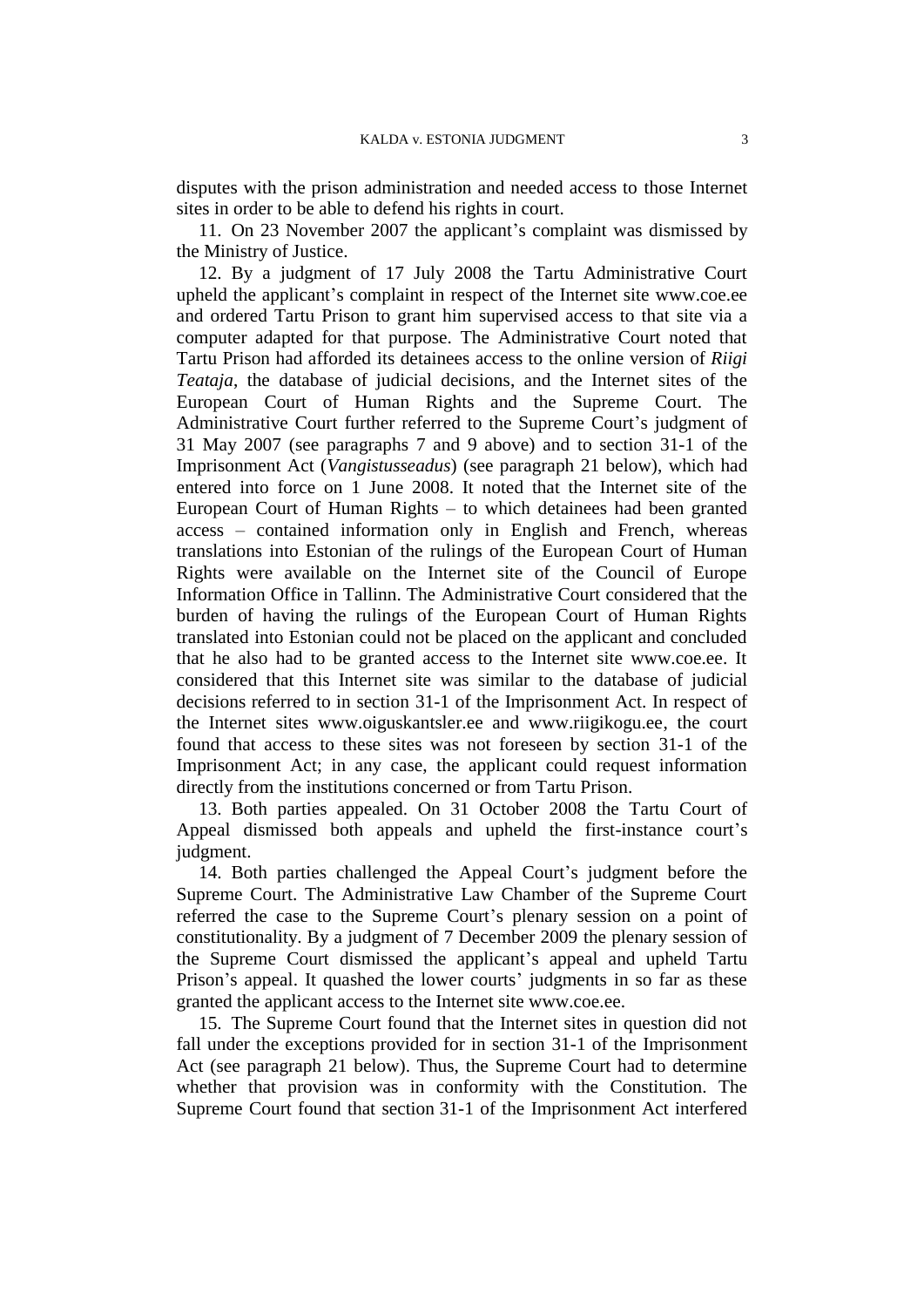with the right – enshrined in Article 44  $\S$  1 of the Constitution – to freely obtain information disseminated for public use. It noted that the aims of imprisonment included the protection of the legal order and steering detainees towards law-abiding behaviour. As the possibility could not be technically excluded that detainees might misuse the right to use the Internet, access to the Internet was prohibited to them by section 31-1 of the Imprisonment Act. The exception made in respect of the official databases of legislation and the database of judicial decisions was necessary in order to ensure that detainees were afforded an effective possibility to protect their own rights. It had to be taken into account that the official texts of legal acts were only accessible to detainees via the Internet.

16. The Supreme Court observed that the prohibition of the use of the Internet was necessary primarily in order to restrict detainees' ability to engage in communication for purposes that did not accord with those of their detention, such as obtaining information that could jeopardise the prison's security or run counter to the directing of detainees towards lawabiding behaviour. Granting detainees access to any additional Internet site increased the security risk of their obtaining information running contrary to the aims of imprisonment. Moreover, this could create an opportunity for detainees to use the Internet for purposes other than that of freely obtaining information disseminated for public use. Thus, the Supreme Court concluded that the prohibition of detainees' access to the Internet sites www.coe.ee, www.oiguskantsler.ee and www.riigikogu.ee was justified by the need to achieve the aims of imprisonment and in particular the need to secure public safety.

17. In respect of the proportionality of the restriction the Supreme Court considered that the denial of detainees' access to the Internet sites www.coe.ee, www.oiguskantsler.ee and www.riigikogu.ee prevented them from misusing the Internet via these sites and that public safety was thereby protected. Moreover, granting detainees access to these Internet sites could increase the risk of their engaging in prohibited communication; this in turn would necessitate increased levels of control (and therefore costs). Thus, there were no alternative, equally effective means – besides the prohibition imposed by section  $31-1$  of the Imprisonment Act – of achieving the legitimate aim in question. Lastly, the Supreme Court noted that detainees were able to contact the *Riigikogu* and the Chancellor of Justice by mail and make a request for information (*teabenõue*). Therefore, detainees' access to the public information contained on the Internet sites in question was not unduly restricted. Detainees' access to the Internet site of the European Court of Human Rights was guaranteed, pursuant to section 31-1 of the Imprisonment Act; those of the Council of Europe's conventions and treaties that had been ratified by Estonia were accessible on the Internet site www.riigiteataja.ee. The Supreme Court noted that it did not doubt that the printed works of the Council of Europe were accessible through prison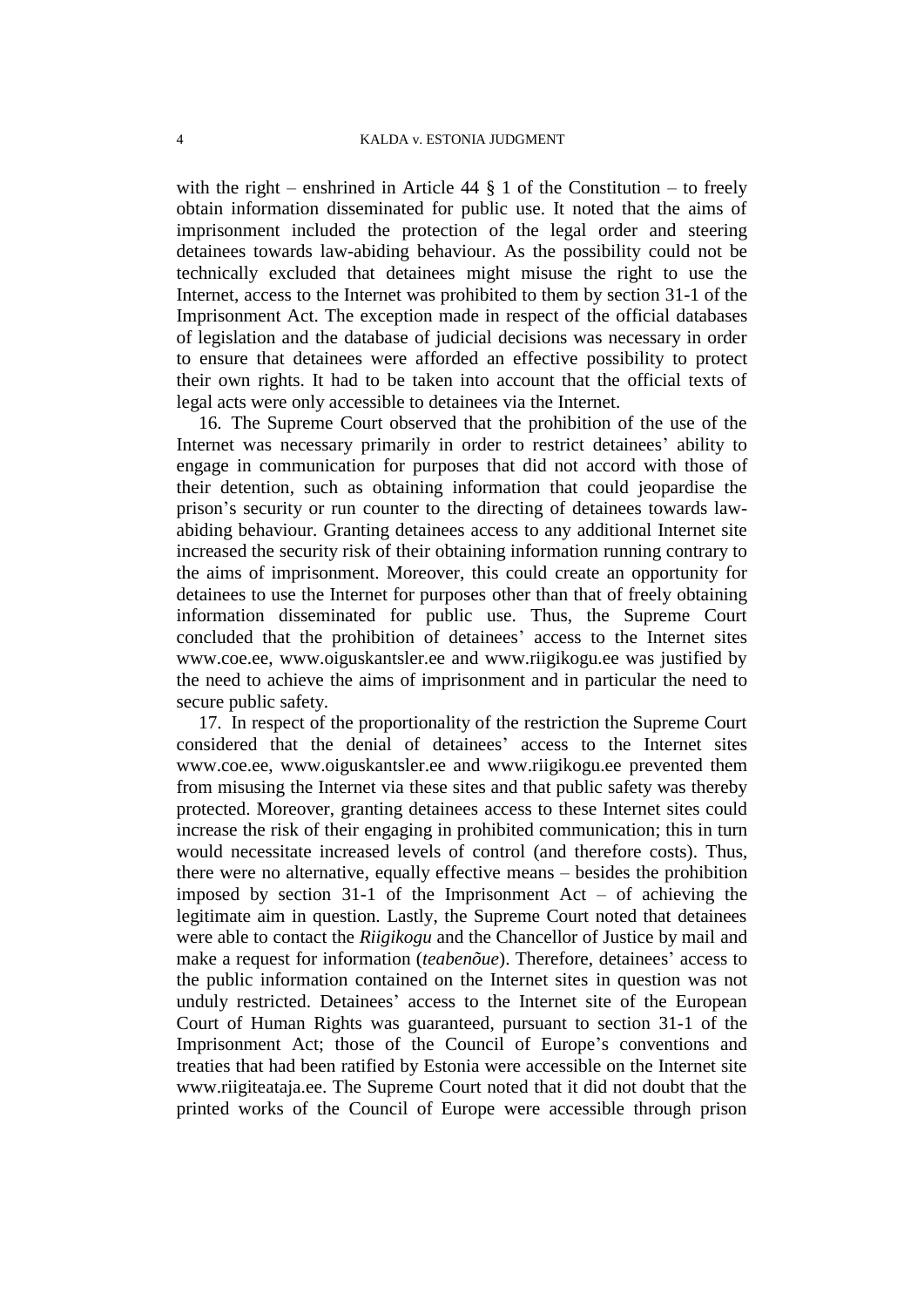libraries, and nor were detainees prevented from contacting the Council of Europe by post. The Supreme Court concluded that the restriction preventing detainees from accessing the Internet sites www.oiguskantsler.ee, www.riigikogu.ee and www.coe.ee was one of "low intensity"; the Supreme Court gave more weight to the aim sought by that restriction. It considered that permitting detainees extensive use of the Internet would increase the likelihood of prison authorities losing control over detainees' activities, as it could not be completely excluded that via the Internet sites in question detainees could use the Internet for other, unauthorised purposes. Accordingly, the impugned restriction was in conformity with the Constitution.

18. Four judges out of eighteen delivered a dissenting opinion according to which the applicant should have been granted access to all three of the Internet sites in question. They considered that the use of the Internet sites in question did not generally pose a threat to public safety and was in conformity with the aims of imprisonment. It was unclear what additional costs the State would have to bear, since – in line with the applicable law – prisons were equipped with computers specially adapted to allow detainees access to the official databases of legislation and judicial decisions, and the prison service exercised supervision over the use of such resources. The information available on the Internet sites in question aided the exercising of the right of recourse to the courts. While it was true that detainees could also avail themselves of the right to make a request for information, this was a more time-consuming avenue and, particularly in the case of the Internet site of the Chancellor of Justice, required knowledge of which information was available on such Internet sites. No request for information under the Public Information Act (*Avaliku teabe seadus*) could be made to the Council of Europe Information Office in Tallinn. The rulings of the European Court of Human Rights available in the HUDOC database – which was accessible to detainees – were not in Estonian (unlike the unofficial translations published on the Internet site [www.coe.ee\)](http://www.coe.ee/), and it could not be presumed that detainees had sufficient command of English or French to be able to read them. The printed works of the Council of Europe that were available in prison libraries did not include all the information that was published on the Internet site of the Council of Europe Information Office in Tallinn. Thus, the four dissenting judges concluded that the restriction in question was unconstitutional.

#### II. RELEVANT DOMESTIC LAW

19. Article 44 § 1 of the Constitution of the Republic of Estonia (*Eesti Vabariigi põhiseadus*) provides that everyone has the right to freely obtain information disseminated for public use.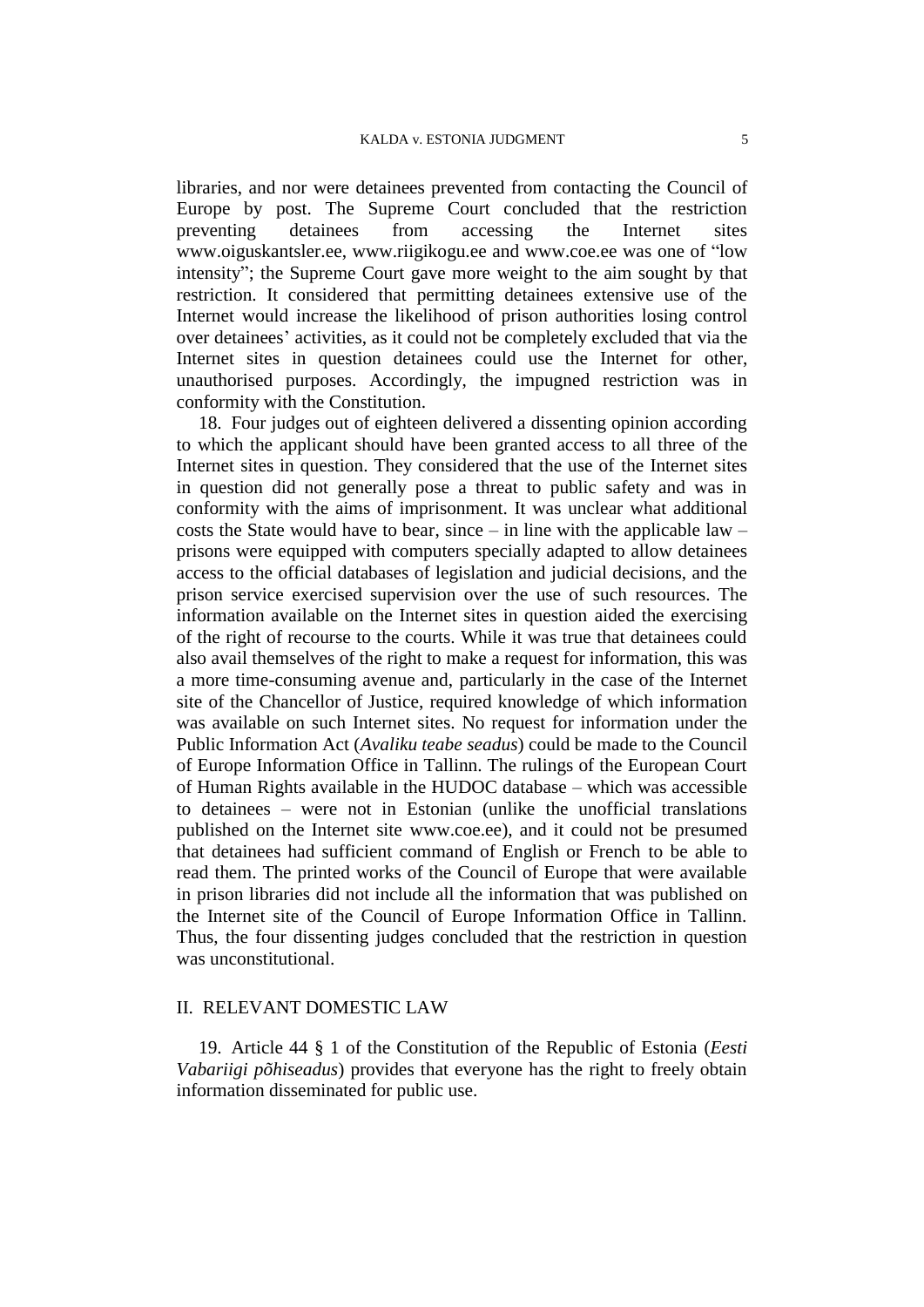20. The Public Information Act (*Avaliku teabe seadus*) stipulates the conditions and procedure for accessing information that is obtained or created in the course of carrying out public duties. A request for information (*teabenõue*) may be made orally or in writing (section 13) and the holder of such information, subject to certain exceptions, must release the information in the manner requested by the person making the request (section 17).

21. Section 31-1 of the Imprisonment Act (*Vangistusseadus*), which entered into force on 1 June 2008, provides that prisoners are prohibited from using the Internet, except on computers specially adapted for said purpose by a prison which has allowed such access (under the supervision of the prison authorities) to the official databases of legislation and the database of judicial decisions. This provision is still in force and has not been substantially amended.

### III. RELEVANT INTERNATIONAL INSTRUMENTS

#### **A. Council of Europe documents**

22. The Rules of the Committee of Ministers for the supervision of the execution of judgments and of the terms of friendly settlements, adopted by the Committee of Ministers on 10 May 2006 at the 964th meeting of the Ministers' Deputies, read as follows:

#### **Rule 6 – Information to the Committee of Ministers on the execution of the judgment**

"2. When supervising the execution of a judgment by the High Contracting Party concerned, pursuant to Article 46, paragraph 2, of the Convention, the Committee of Ministers shall examine:

...

b. if required, and taking into account the discretion of the High Contracting Party concerned to choose the means necessary to comply with the judgment, whether:

...

ii. general measures have been adopted, preventing new violations similar to that or those found or putting an end to continuing violations."

A footnote relating to the above provision mentions – as an example of general measures to be taken – publication of a judgment of the Court in the language of the respondent State and its dissemination to the authorities concerned.

23. On 28 May 2003, at the 840th meeting of the Ministers' Deputies, the Committee of Ministers of the Council of Europe adopted a Declaration on freedom of communication on the Internet. The relevant part of the Declaration reads as follows: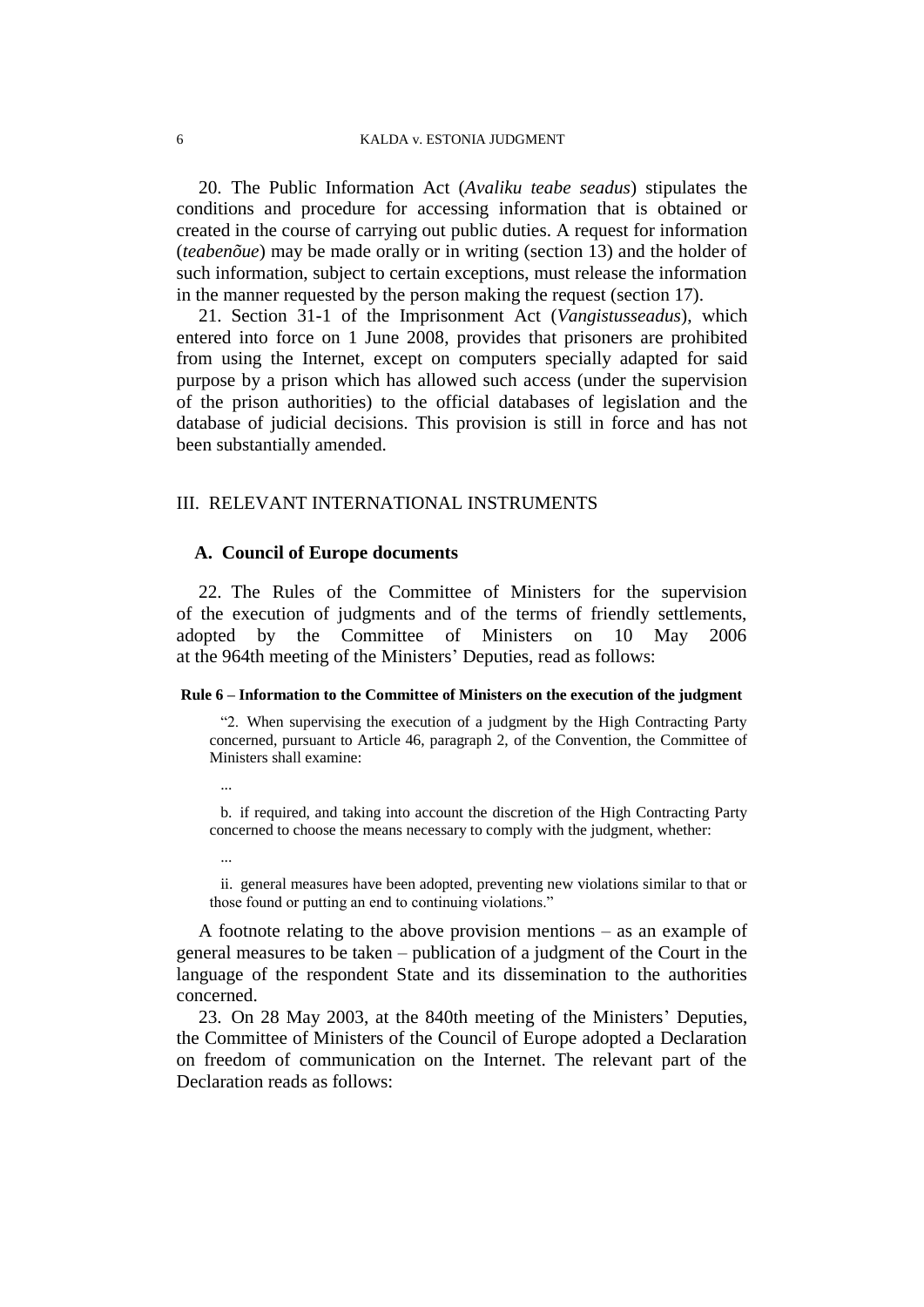#### **Principle 4: Removal of barriers to the participation of individuals in the information society**

"Member states should foster and encourage access for all to Internet communication and information services on a non-discriminatory basis at an affordable price. Furthermore, the active participation of the public, for example by setting up and running individual websites, should not be subject to any licensing or other requirements having a similar effect."

24. On 16 April 2014 Recommendation CM/Rec(2014)6 of the Committee of Ministers to member States on a Guide to human rights for Internet users was adopted. The relevant part of the Recommendation reads as follows:

"3. The Internet has a public service value. People, communities, public authorities and private entities rely on the Internet for their activities and have a legitimate expectation that its services are accessible, provided without discrimination, affordable, secure, reliable and ongoing. Furthermore, no one should be subjected to unlawful, unnecessary or disproportionate interference with the exercise of their human rights and fundamental freedoms when using the Internet."

Furthermore, the relevant parts of the Guide read as follows:

#### **Access and non-discrimination**

"1. Access to the Internet is an important means for you to exercise your rights and freedoms and to participate in democracy. You should therefore not be disconnected from the Internet against your will, except when it is decided by a court. In certain cases, contractual arrangements may also lead to discontinuation of service but this should be a measure of last resort."

### **Freedom of expression and information**

"You have the right to seek, receive and impart information and ideas of your choice, without interference and regardless of frontiers. This means:

1. you have the freedom to express yourself online and to access information and the opinions and expressions of others. This includes political speech, views on religion, opinions and expressions that are favourably received or regarded as inoffensive, but also those that may offend, shock or disturb others. You should have due regard to the reputation or rights of others, including their right to privacy;

2. restrictions may apply to expressions which incite discrimination, hatred or violence. These restrictions must be lawful, narrowly tailored and executed with court oversight;

...

4. public authorities have a duty to respect and protect your freedom of expression and your freedom of information. Any restrictions to this freedom must not be arbitrary, must pursue a legitimate aim in accordance with the European Convention on Human Rights such as, among others, the protection of national security or public order, public health or morals, and must comply with human rights law. Moreover, they must be made known to you, coupled with information on ways to seek guidance and redress, and not be broader or maintained for longer than is strictly necessary to achieve a legitimate aim ..."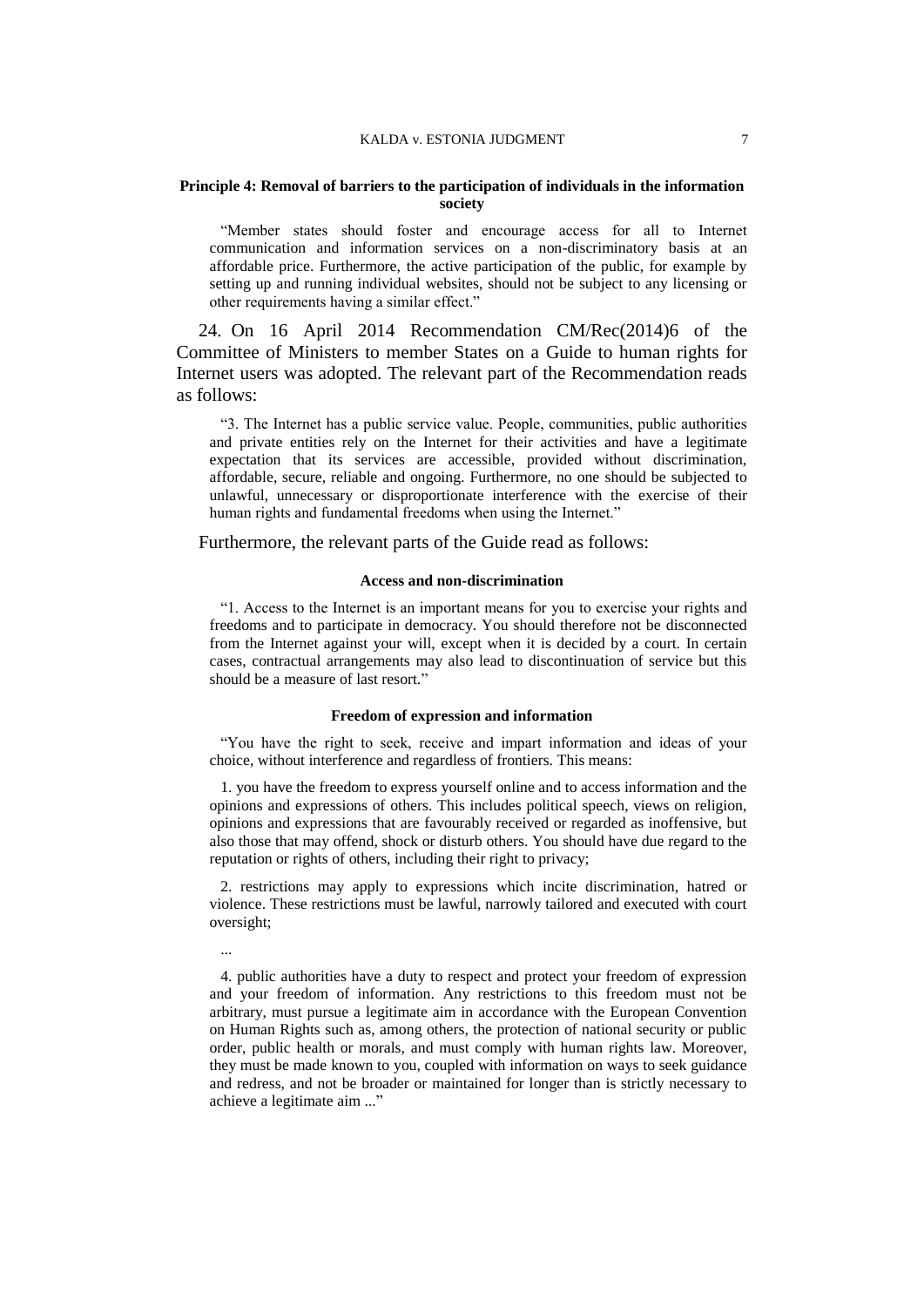#### **B. Other international documents**

25. The UN Human Rights Council's Special Rapporteur on the promotion and protection of the right to freedom of opinion and expression stated the following in his report of 16 May 2011 to the Human Rights Council (A/HRC/17/27):

"60. The Internet, as a medium by which the right to freedom of expression can be exercised, can only serve its purpose if States assume their commitment to develop effective policies to attain universal access to the Internet. Without concrete policies and plans of action, the Internet will become a technological tool that is accessible only to a certain elite while perpetrating the "digital divide".

61. The term "digital divide" refers to the gap between people with effective access to digital and information technologies, in particular the Internet, and those with very limited or no access at all ... [D]igital divides also exist along wealth, gender, geographical and social lines within States. ...

62. The Special Rapporteur is thus concerned that without Internet access, which facilitates economic development and the enjoyment of a range of human rights, marginalized groups and developing States remain trapped in a disadvantaged situation, thereby perpetuating inequality both within and between States. ...

65. In some economically developed States, Internet access has been recognized as a right. For example, the parliament of Estonia passed legislation in 2000 declaring Internet access a basic human right. The constitutional council of France effectively declared Internet access a fundamental right in 2009, and the constitutional court of Costa Rica reached a similar decision in 2010. Going a step further, Finland passed a decree in 2009 stating that every Internet connection needs to have a speed of at least one Megabit per second (broadband level). The Special Rapporteur also takes note that according to a survey by the British Broadcasting Corporation in March 2010, 79% of those interviewed in 26 countries believe that Internet access is a fundamental human right.

...

85. Given that the Internet has become an indispensable tool for realizing a range of human rights, combating inequality, and accelerating development and human progress, ensuring universal access to the Internet should be a priority for all States. Each State should thus develop a concrete and effective policy, in consultation with individuals from all sections of society, including the private sector and relevant Government ministries, to make the Internet widely available, accessible and affordable to all segments of population.

87. Where the infrastructure for Internet access is present, the Special Rapporteur encourages States to support initiatives to ensure that online information can be accessed in a meaningful way by all sectors of the population, including persons with disabilities and persons belonging to linguistic minorities."

<sup>...</sup>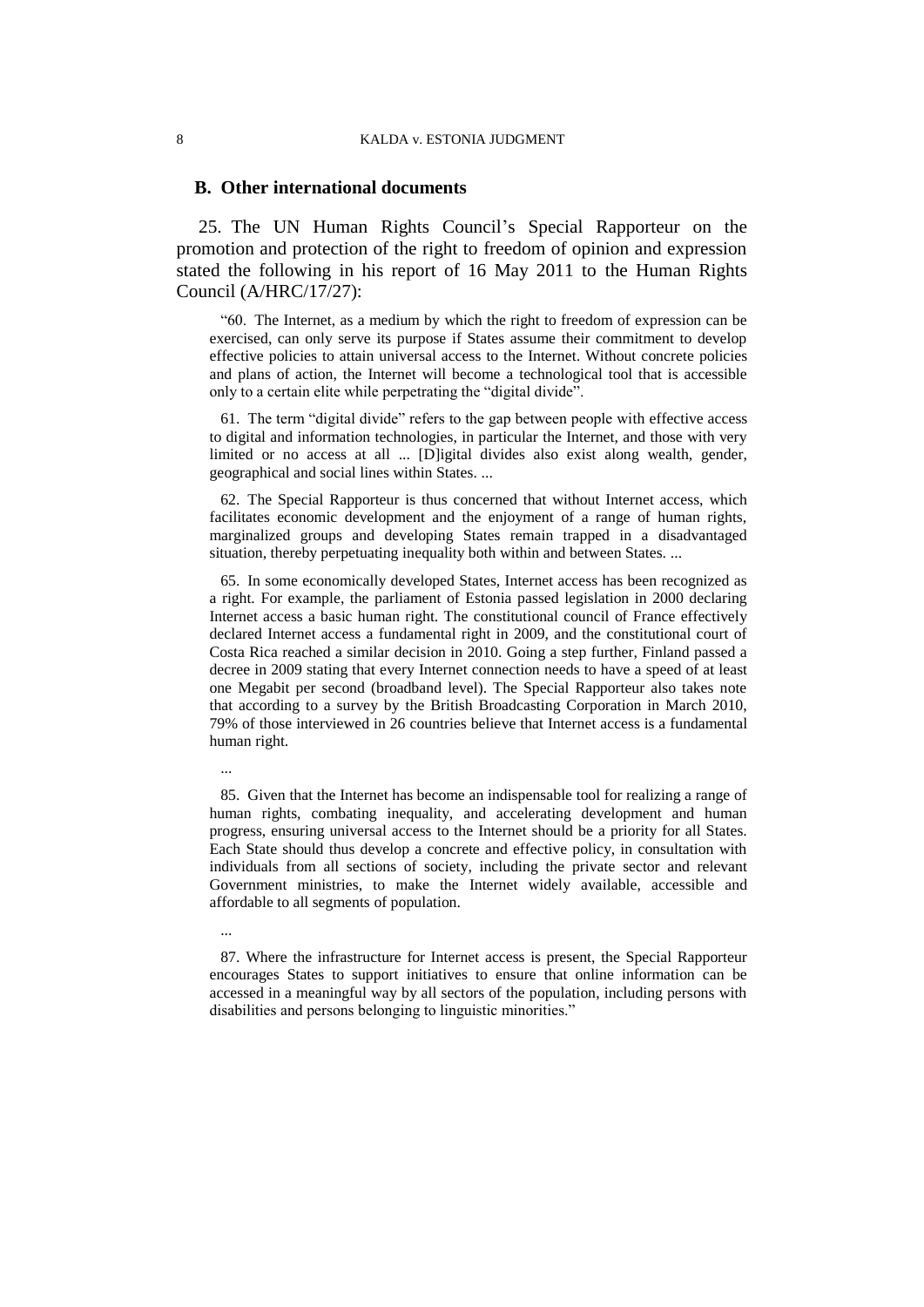## THE LAW

#### I. ALLEGED VIOLATION OF ARTICLE 10 OF THE CONVENTION

26. The applicant complained that the authorities' refusal to grant him access to certain websites violated his right to receive information "without interference by public authority", in breach of Article 10 of the Convention, which reads as follows:

"1. Everyone has the right to freedom of expression. This right shall include freedom to hold opinions and to receive and impart information and ideas without interference by public authority and regardless of frontiers. This Article shall not prevent States from requiring the licensing of broadcasting, television or cinema enterprises.

2. The exercise of these freedoms, since it carries with it duties and responsibilities, may be subject to such formalities, conditions, restrictions or penalties as are prescribed by law and are necessary in a democratic society, in the interests of national security, territorial integrity or public safety, for the prevention of disorder or crime, for the protection of health or morals, for the protection of the reputation or rights of others, for preventing the disclosure of information received in confidence, or for maintaining the authority and impartiality of the judiciary."

27. The Government contested that argument.

### **A. Admissibility**

28. The Government considered that the application was manifestly illfounded. They pointed out that the applicant could have requested access to the information contained on the websites in question by means other than through the Internet.

29. The applicant considered the Government's argument not appropriate and contended that his wish to undertake legal research on the Internet sites in question in order to understand his rights was a very different matter from making specific requests to be sent the information in question.

30. The Court considers that the applicant's complaint relates to his right to receive information and as such falls under Article 10 of the Convention. It considers that the application is not manifestly ill-founded within the meaning of Article 35 § 3 (a) of the Convention. It further notes that it is not inadmissible on any other grounds. It must therefore be declared admissible.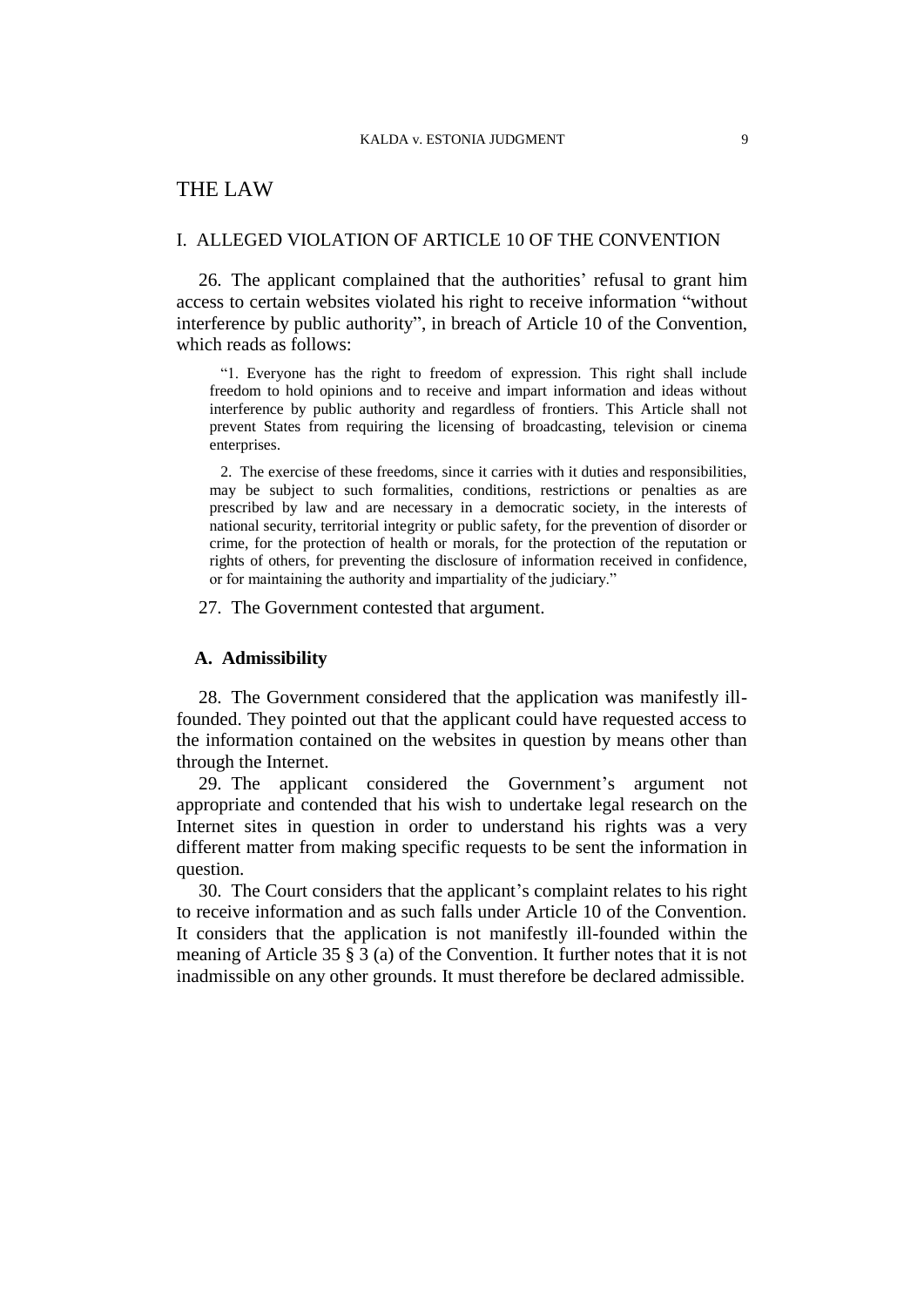## **B. Merits**

### *1. The parties' submissions*

#### **(a) The applicant**

31. The applicant considered that the ban on his accessing the websites of the Council of Europe Information Office in Tallinn, the Chancellor of Justice and the *Riigikogu* violated his right to receive information and was in breach of Article 10 of the Convention. He submitted that he had been engaged in a number of court proceedings against the Estonian prison system. The information available on the websites in question was relied on by the Estonian courts; thus, the applicant also needed access to this information in order to be able to protect his rights.

32. The applicant pointed to the sheer scope of information accessible nowadays through the Internet (legal acts, case-law, parliamentary activities, newspapers, and so on). He argued that a ban on Internet access actually amounted to a total ban on access to information.

33. The applicant submitted that his aim was to be able to undertake legal research in order to understand his rights and obligations and in order to be able to defend his rights in court on an equal footing, if necessary. Undertaking legal research and making specific requests for information were two very different matters. His aim was to keep himself informed and to undertake legal research via the three above-mentioned websites.

34. The applicant rejected the Government's arguments concerning the information-technology threats posed by the three websites in question. He argued that the authorised websites also contained references, search engines, links (including links to social networks), and so on. However, he noted that those links were effectively blocked by the Ministry of Justice server. Thus, there was no reason to distinguish the websites to which the applicant sought access from those to which access was already granted.

35. According to the applicant, the means that the Government suggested that he employ (as an alternative to using the Internet) to obtain the information that he sought were clumsy, roundabout and unreasonable. Furthermore, the total weight of belongings (including paper documents) that detainees were allowed to possess was limited to 30 kilograms. This restriction, along with a 21-page limit on free print-outs of documents, constituted a further restriction on prisoners' freedom of information.

#### **(b) The Government**

36. The Government maintained that there had been no violation of Article 10 of the Convention. They argued that neither the Estonian Constitution nor the Convention prescribed that everyone should be entitled to obtain through the Internet information such as that in issue in the present case. The State had a discretion to restrict the right of specific groups of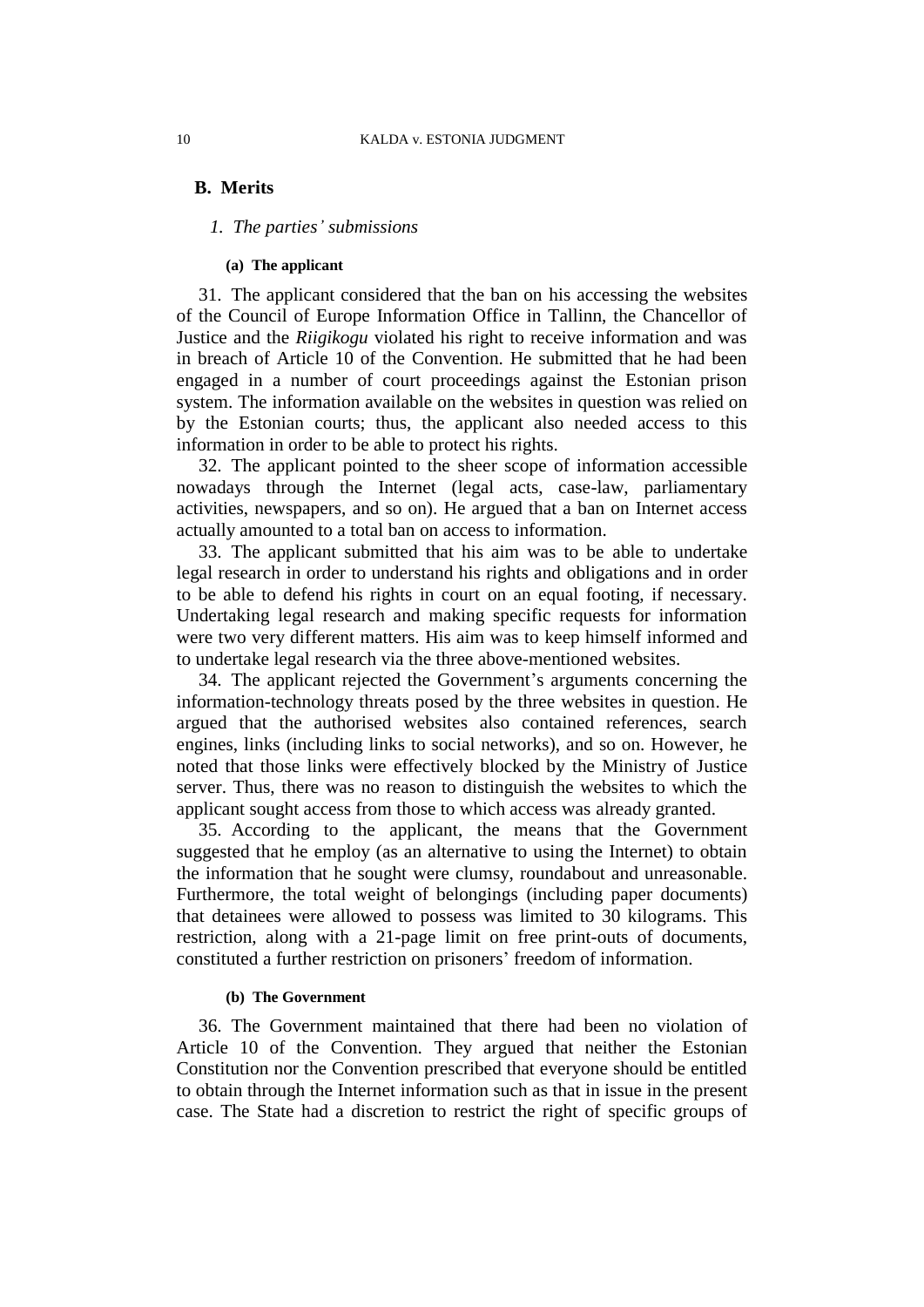people (such as prisoners) to access information through specific channels. According to the Government, prisoners were not in a position comparable to that of persons at liberty.

37. The Government submitted that the restriction of prisoners' access to the Internet had a legal basis in section 31-1 of the Imprisonment Act. The aim of that provision was to maintain prison security and the safety of persons outside the prison, as well as the prevention of crime and the protection of victims.

38. The Government considered that the restriction was proportionate to the aims pursued. Granting access only to specific websites that constituted the official databases of legislation and the database of judicial decisions was justified by the demands of security. Making additional websites available and technically as secure as possible would incur additional expense. In view of the fact that all websites contained references, search engines, links (including to social networks), and the like, and having regard to the fact that websites were updated on a daily basis, it was impossible to completely avoid or prevent security vulnerabilities. It could not be ruled out, for technical reasons, that prisoners could misuse the Internet. Thus, granting prisoners access to additional websites would increase the risk that they might obtain information prejudicial to the realisation of the objectives of imprisonment. The effort needed to reduce the risks arising from such additional access – such risks could not be completely eliminated – would be excessive in comparison with the benefits gained by granting prisoners wider access to the Internet. Thus, the distinction between permitted and prohibited websites was a carefully weighed compromise between the applicant's rights and public safety.

39. The Government pointed out that the restriction in question only concerned one channel of information and did not restrict the right of prisoners to engage in correspondence and make telephone calls as alternative ways of obtaining public information. Thus, the applicant was still able exercise his right to information under Article 10; the applicable legislation only restricted the possibility to obtain such information through the Internet. The Government also provided a detailed overview of the information contained on the websites in question and explained how the applicant could access it by means other than the Internet.

40. The Government noted that the website of the Council of Europe Information Office in Tallinn had been operational until 29 December 2010. Since 2010 the Ministry of Foreign Affairs had published retroactively Estonian translations of the Court's judgments made in respect of Estonia and summaries in Estonian of key judgments made in respect of other countries. On 20 January 2012 the online version of *Riigi Teataja* had started publishing Estonian summaries of the judgments of the Court, and since 2013 it had also contained Estonian translations of all judgments in respect of Estonia.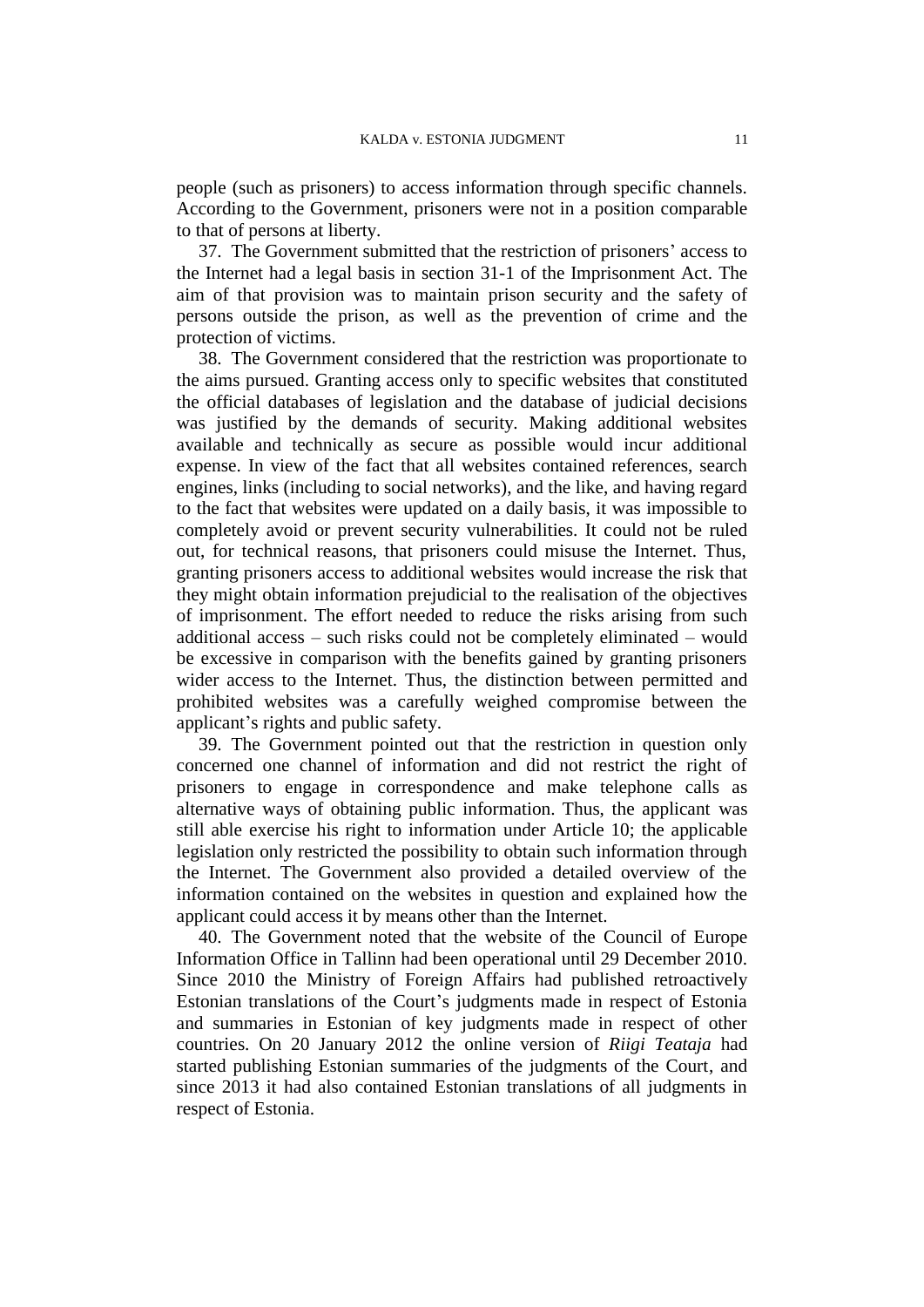#### *2. The Court's assessment*

41. The Court has consistently recognised that the public has a right to receive information of general interest. Within this field, it has developed case-law in relation to press freedom, the purpose of which is to impart information and ideas on such matters. The Court has also found that the function of creating forums for public debate is not limited to the press. That function may also be exercised by non-governmental organisations, the activities of which are an essential element of informed public debate (see, for example, *Österreichische Vereinigung zur Erhaltung, Stärkung und Schaffung v. Austria*, no. 39534/07, §§ 33-34, 28 November 2013, with further references).

42. Furthermore, the Court has held that the right to receive information basically prohibits a Government from preventing a person from receiving information that others wished or were willing to impart (see *Leander v. Sweden*, 26 March 1987, § 74, Series A no. 116). It has also held that the right to receive information cannot be construed as imposing on a State positive obligations to collect and disseminate information of its own motion (see *Guerra and Others v. Italy*, 19 February 1998, § 53, *Reports of Judgments and Decisions* 1998-I).

43. In the present case, however, the question in issue is not the authorities' refusal to release the requested information; the applicant's request concerned information that was freely available in the public domain. Rather, the applicant's complaint concerns a particular means of accessing the information in question: namely, that he, as a prisoner, wished to be granted access – specifically, via the Internet – to information published on certain websites.

44. In this connection, the Court reiterates that in the light of its accessibility and its capacity to store and communicate vast amounts of information, the Internet plays an important role in enhancing the public's access to news and facilitating the dissemination of information in general (see *Delfi AS v. Estonia* [GC], no. 64569/09, § 133, ECHR 2015; *Ahmet Yıldırım v. Turkey*, no. 3111/10, § 48, ECHR 2012; and *Times Newspapers Ltd v. the United Kingdom (nos. 1 and 2)*, nos. 3002/03 and 23676/03, § 27, ECHR 2009).

45. Nevertheless, the Court notes that imprisonment inevitably involves a number of restrictions on prisoners' communications with the outside world, including on their ability to receive information. It considers that Article 10 cannot be interpreted as imposing a general obligation to provide access to the Internet, or to specific Internet sites, for prisoners. However, it finds that in the circumstances of the case, since access to certain sites containing legal information is granted under Estonian law, the restriction of access to other sites that also contain legal information constitutes an interference with the right to receive information.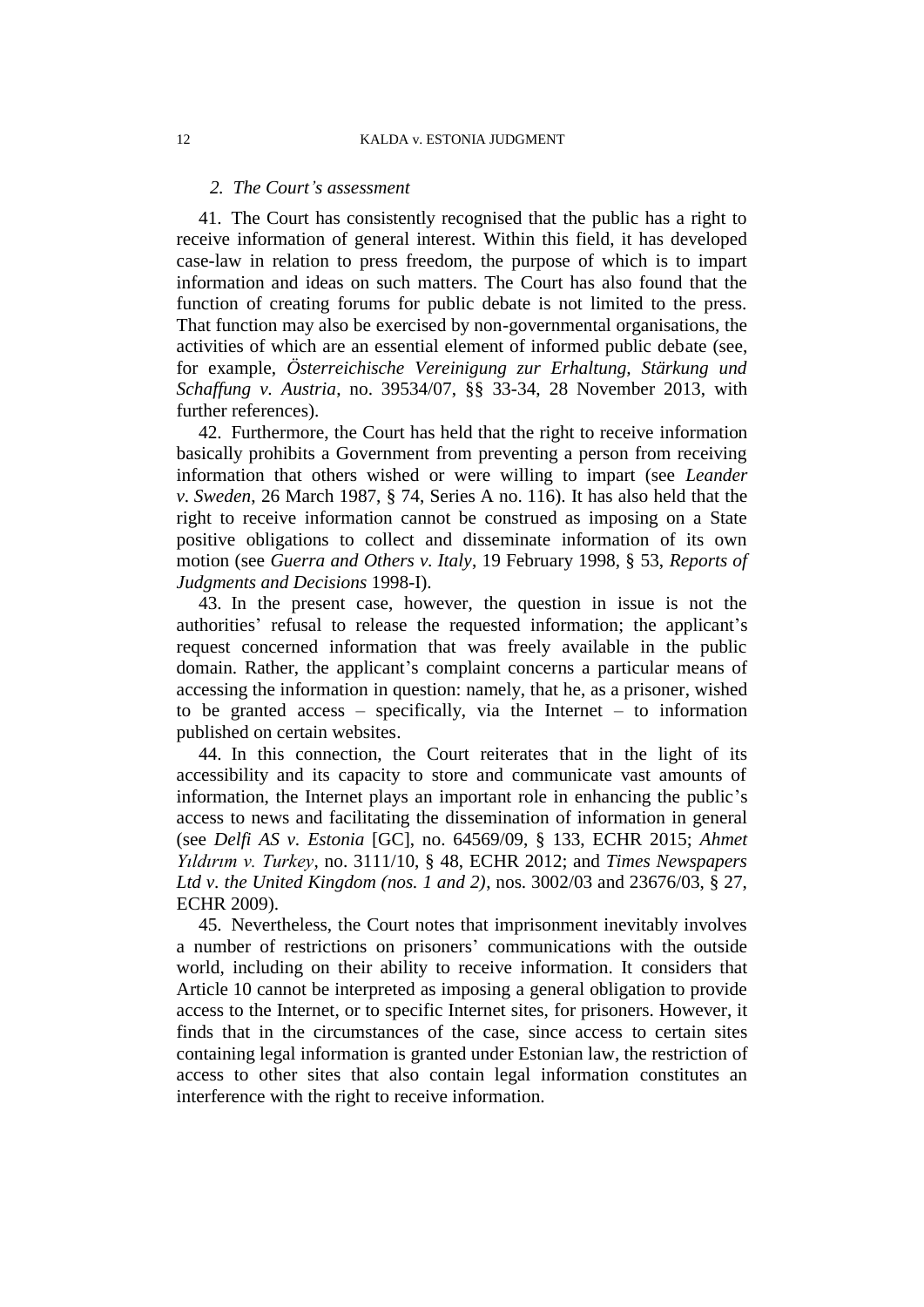46. The Court observes that it is not in dispute that the restriction on prisoners' use of the Internet was based on the Imprisonment Act, which limits prisoners' Internet access to the official databases of legislation and the database of judicial decisions. Internet access beyond the authorised websites was prohibited. The Court is thus satisfied that the interference at issue was "prescribed by law" within the meaning of Article 10 § 2 of the Convention.

47. Furthermore, the Court accepts the Government's argument that the interference in question served the aims of the protection of the rights of others and the prevention of disorder and crime.

48. As regards the issue of whether the interference was "necessary" within the meaning of Article 10 § 2, the Court notes that according to the Government, granting prisoners access to a greater number of Internet sites would have increased security risks and required the allocation of additional material and human resources in order to mitigate such risks. By contrast, the applicant was of the opinion that allowing access to three more websites (in addition to those already authorised) would not have given rise to any additional security issues. Possible security issues were already effectively managed by the Ministry of Justice, which blocked any links or other such features on already authorised websites that could cause security concerns; there was no reason, according to the applicant, why this should be different in the case of the three requested additional websites.

49. The Court reiterates that under section 31-1 of the Imprisonment Act, prisoners are granted limited access to the Internet – including access to the official databases of legislation and the database of judicial decisions available on the Internet.

50. The Court notes that the websites of the Council of Europe Information Office in Tallinn, the Chancellor of Justice, and the *Riigikogu*, to which the applicant wished to have access, predominantly contained legal information and information related to fundamental rights, including the rights of prisoners. For example, the website of the *Riigikogu* contained bills together with explanatory memoranda to them, verbatim records of the sittings of the *Riigikogu*, and minutes of committee sittings. The website of the Chancellor of Justice (who is also an ombudsman in Estonia) contained his selected legal opinions. The Court considers that the accessibility of such information promotes public awareness and respect for human rights and gives weight to the applicant's argument that the Estonian courts used such information and the applicant needed access to it for the protection of his rights in the court proceedings. The Court has also taken note of the applicant's argument that legal research in the form of browsing through available information (in order to find relevant information) and making specific requests for information were different matters and that the websites were meant for legal researches rather than making specific requests. Indeed, in order to make a specific request one would need to be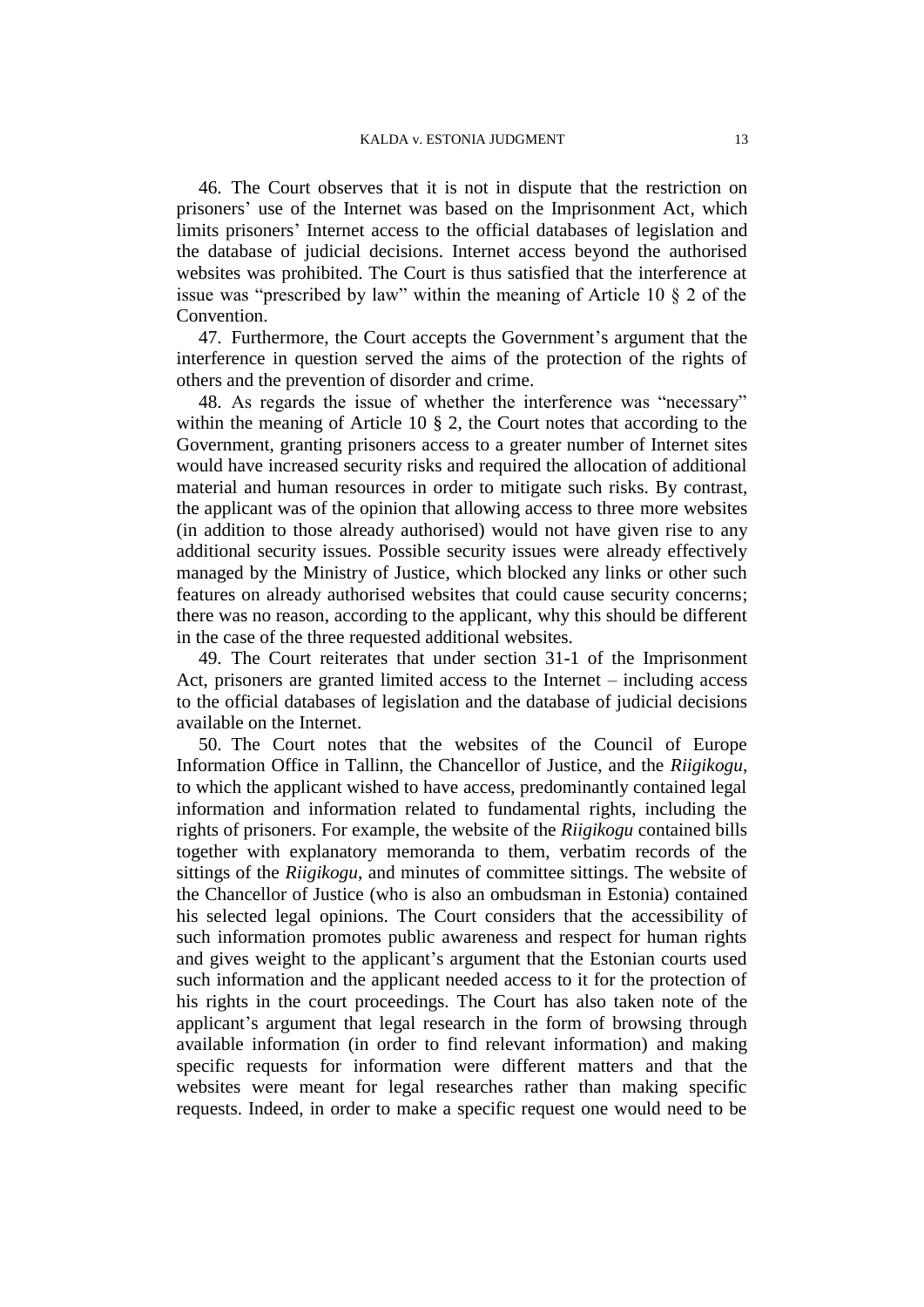aware of which particular information is available in the first place. The Court also notes that the domestic authorities have referred to alternative means of making available to the applicant the information stored on the websites in question (for example, by mail – see paragraph 17 above), but did not compare the costs of these alternative means with the additional costs that extended Internet access would allegedly incur.

51. The Court further notes that in the Rules of the Committee of Ministers for the supervision of the execution of judgments and of the terms of friendly settlements, publication of the Court's judgments in the language of the respondent State is mentioned as an example of the general measures to be taken in order to execute judgments (see paragraph 22 above). The Court notes, in this connection, that when the applicant lodged his complaint with the domestic courts, the Estonian translations and summaries of the Court's judgments were only available on the website of the Council of Europe Information Office and it was only later that this information was published elsewhere – in the online version of *Riigi Teataja* (see paragraph 40 above).

52. The Court cannot overlook the fact that in a number of Council of Europe and other international instruments the public-service value of the Internet and its importance for the enjoyment of a range of human rights has been recognised. Internet access has increasingly been understood as a right, and calls have been made to develop effective policies to attain universal access to the Internet and to overcome the "digital divide" (see paragraphs 23 to 25 above). The Court considers that these developments reflect the important role the Internet plays in people's everyday lives. Indeed, an increasing amount of services and information is only available on the Internet, as evidenced by the fact that in Estonia the official publication of legal acts effectively takes place via the online version of *Riigi Teataja* and no longer through its paper version (see paragraph 7 above). The Court reiterates that the online version of *Riigi Teataja* also currently carries Estonian summaries and Estonian translations of the Court's judgments (see paragraph 40 above).

53. Lastly, the Court reiterates that under the Imprisonment Act the prisoners have been granted limited access to the Internet via computers specially adapted for that purpose and under the supervision of the prison authorities. Thus, the Court observes that arrangements necessary for the use of the Internet by prisoners have in any event been made and the related costs have been borne by the authorities. While the security and economic considerations cited by the domestic authorities may be considered as relevant, the Court notes that the domestic courts undertook no detailed analysis as to the security risks allegedly emerging from the access to the three additional websites in question, also having regard to the fact that these were websites of State authorities and of an international organisation. The Supreme Court limited its analysis on this point to a rather general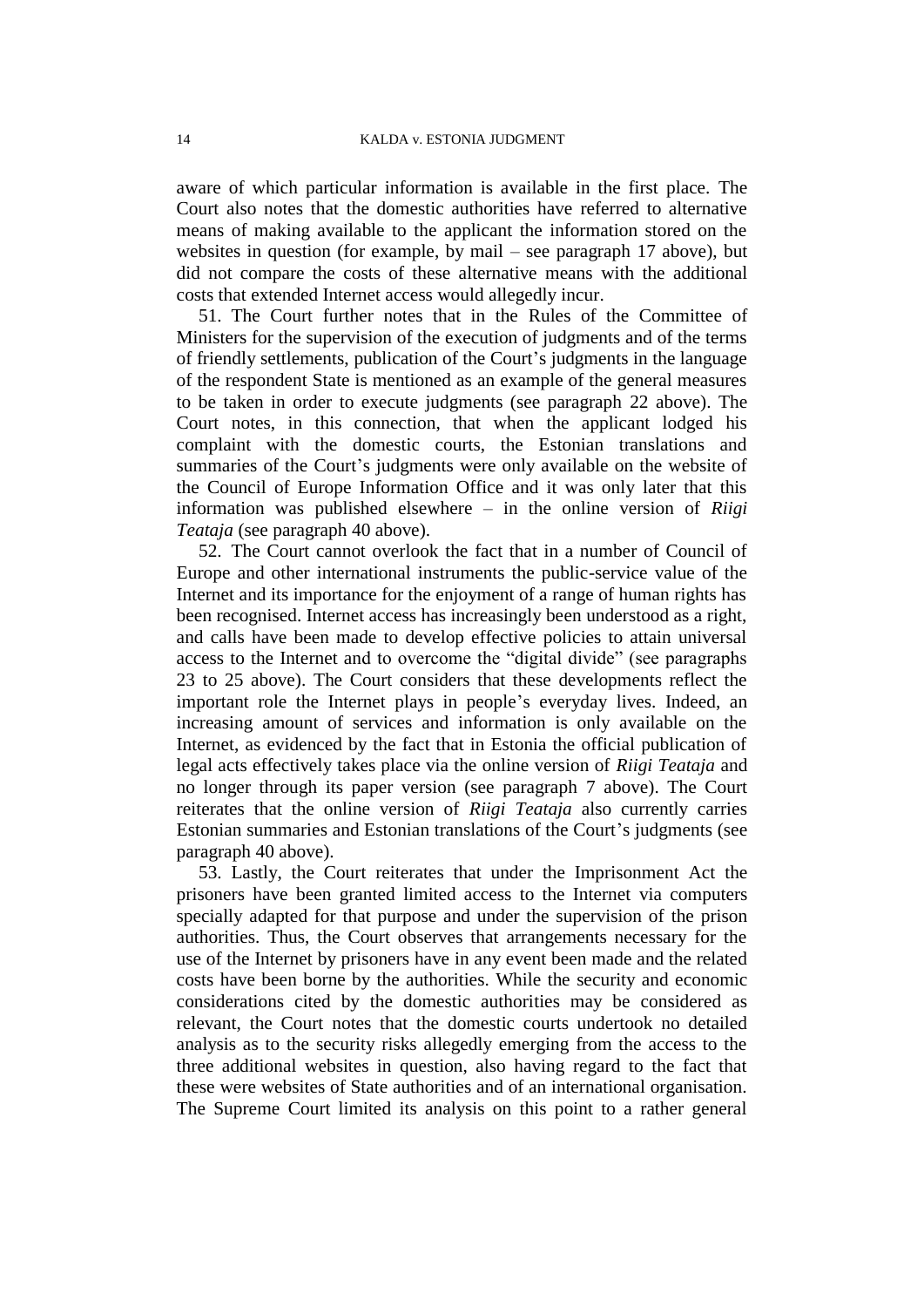statement that granting access to additional Internet sites could increase the risk of detainees engaging in prohibited communication, thus giving rise to the need for increased levels of monitoring. The Court also considers that the Supreme Court and the Government have failed to convincingly demonstrate that giving the applicant access to three additional websites would have caused any noteworthy additional costs. In these circumstances, the Court is not persuaded that sufficient reasons have been put forward in the present case to justify the interference with the applicant's right to receive information.

54. The Court concludes that the interference with the applicant's right to receive information, in the specific circumstances of the present case, cannot be regarded as having been necessary in a democratic society.

There has accordingly been a violation of Article 10 of the Convention.

## II. APPLICATION OF ARTICLE 41 OF THE CONVENTION

55. Article 41 of the Convention provides:

"If the Court finds that there has been a violation of the Convention or the Protocols thereto, and if the internal law of the High Contracting Party concerned allows only partial reparation to be made, the Court shall, if necessary, afford just satisfaction to the injured party."

#### **A. Damage**

56. The applicant claimed compensation for the non-pecuniary damage he had sustained as a result of the alleged violation of his rights and asked the Court to determine a fair level of compensation.

57. The Government considered that given that the Convention had not been violated in respect of the applicant, there was no basis for awarding any compensation. Furthermore, they submitted that, should the Court find a violation of the applicant's rights, such a finding would in itself constitute sufficient just satisfaction.

58. The Court considers that in the circumstances of this case the finding of a violation constitutes in itself sufficient just satisfaction for any nonpecuniary damage sustained by the applicant.

### **B. Costs and expenses**

59. The applicant claimed reimbursement of courier costs, without specifying the sum claimed.

60. The Government asked the Court to reject this claim as the sum had not been specified and no evidence regarding the costs borne had been submitted.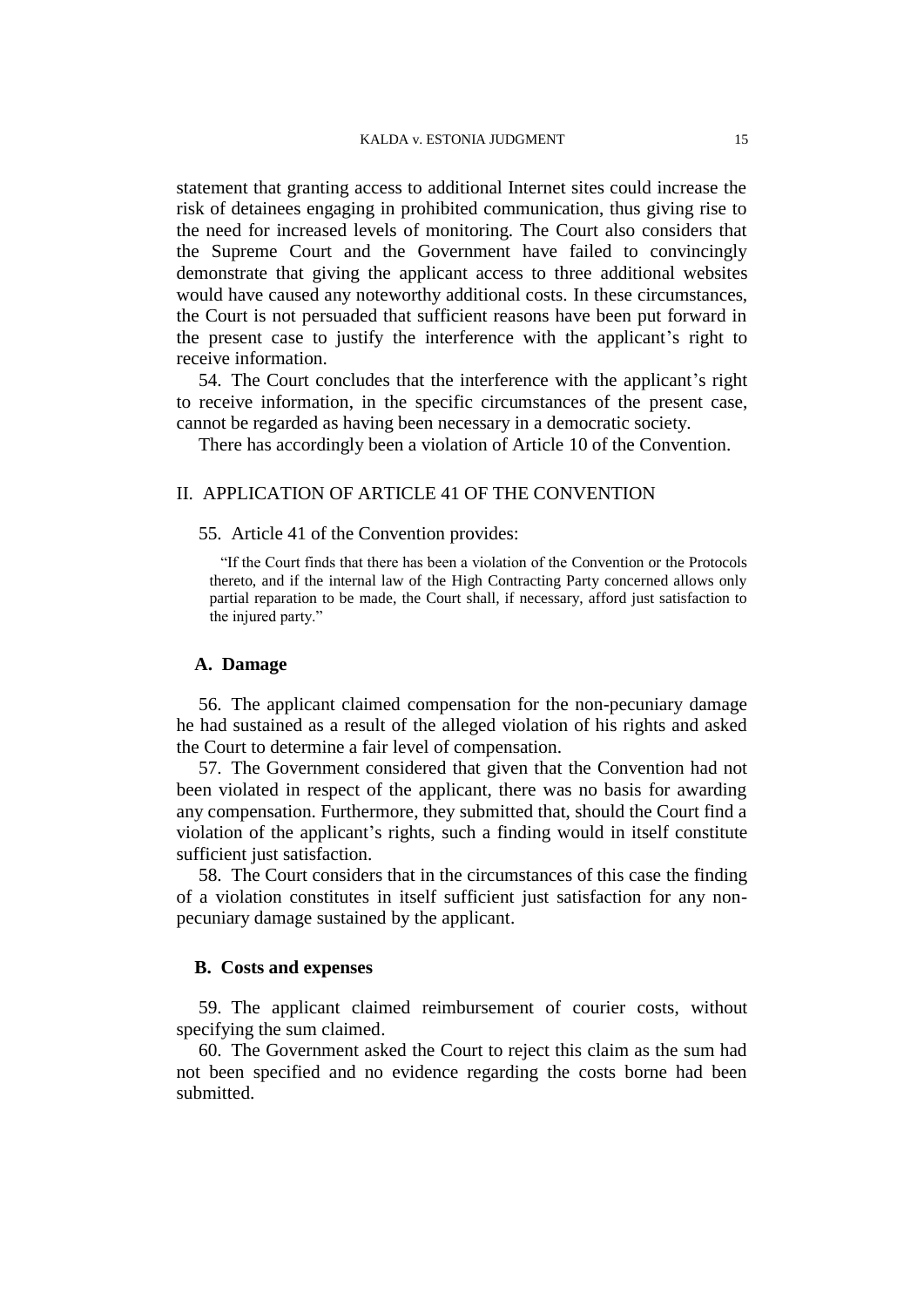61. According to the Court's case-law, an applicant is entitled to the reimbursement of costs and expenses only in so far as it has been shown that these have been actually and necessarily incurred and are reasonable as to quantum. However, in the present case the applicant failed to submit documentary evidence proving his costs and expenses. Therefore, the Court rejects the claim for costs and expenses.

## FOR THESE REASONS, THE COURT

- 1. *Declares*, unanimously, the application admissible;
- 2. *Holds*, by six votes to one, that there has been a violation of Article 10 of the Convention;
- 3. *Holds*, by six votes to one, that the finding of a violation constitutes in itself sufficient just satisfaction for the non-pecuniary damage sustained by the applicant;
- 4. *Dismisses*, unanimously, the remainder of the applicant's claim for just satisfaction.

Done in English, and notified in writing on 19 January 2015, pursuant to Rule 77 §§ 2 and 3 of the Rules of Court.

Stanley Naismith Işıl Karakaş Registrar President

In accordance with Article 45 § 2 of the Convention and Rule 74 § 2 of the Rules of Court, the separate opinion of Judge J.F. Kjølbro is annexed to this judgment.

> A.I.K. S.H.N.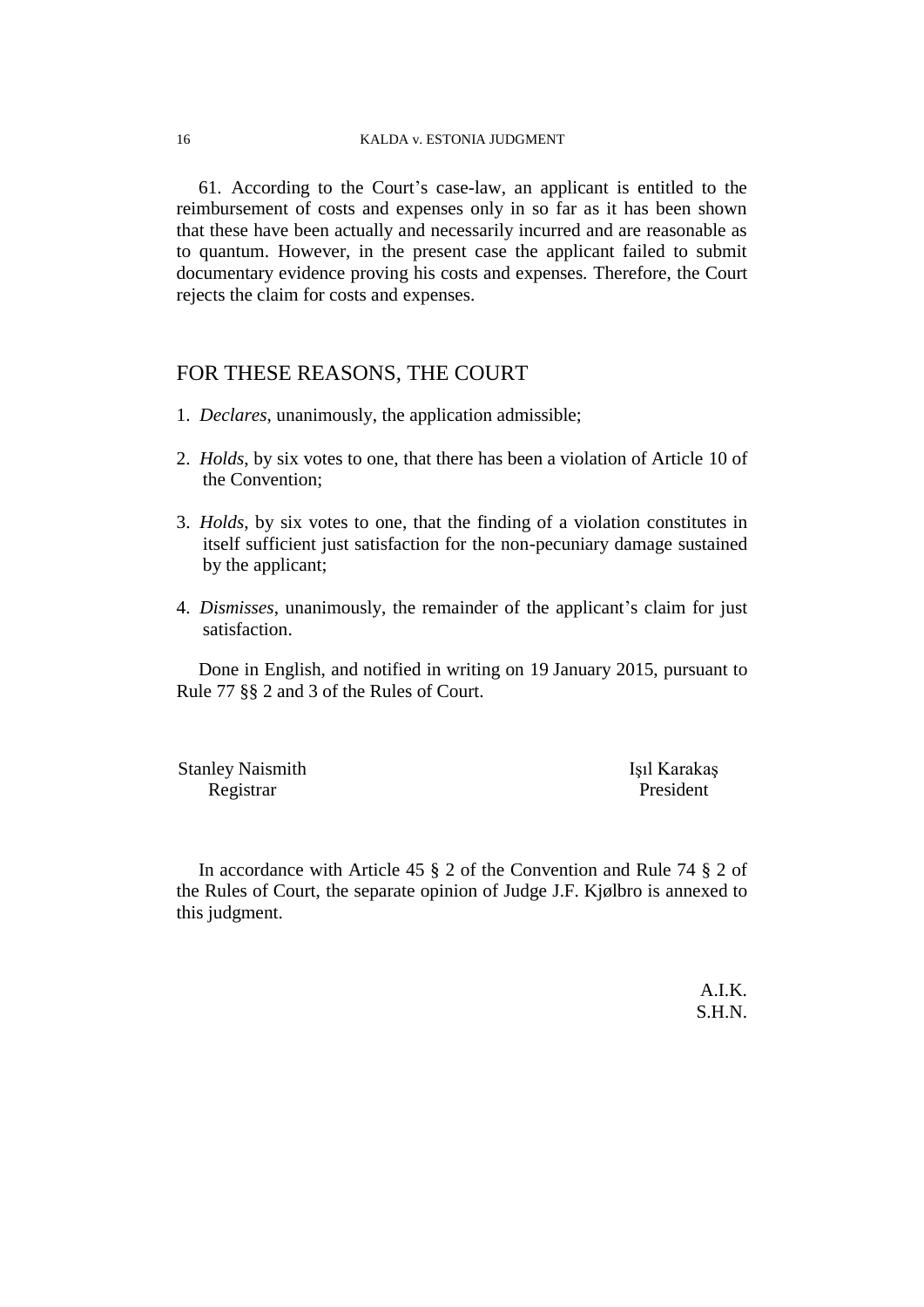## DISSENTING OPINION OF JUDGE KJØLBRO

1. In the present case, the Court has found that the Estonian authorities' refusal to grant the applicant, a prisoner serving a life sentence, access to three specific webpages on the Internet violates the applicant's right to receive information as protected by Article 10 of the Convention. I respectfully disagree.

2. I share the majority's view that the refusal to grant the applicant access to the three webpages amount to an interference with the applicant's right to receive information as protected by Article 10 of the Convention (see paragraph 45 of the judgment). However, I do not find it decisive for the assessment of the existence of an interference that access to certain sites containing legal information is already granted under Estonian law (section 31-1 of the Imprisonment Act). In my view, refusal to grant access to the Internet, thus rendering access to specific information either impossible or more difficult, will in general amount to an interference with the right to receive information (see *Ahmet Yıldırım v. Turkey*, no. 3111/10, §§ 47-56, ECHR 2012; *Akdeniz v. Turkey* (dec.), no. 20877/10, §§ 18-29, 11 March 2014; and *Cengiz and Others v. Turkey*, nos. 48226/10 and 14027/11, §§ 47-58, 1 December 2015). Therefore, it is sufficient for me that prisoners in Estonia are, with a few exceptions, generally prohibited from using the Internet.

3. I also share the view of the majority that the interference was prescribed by law and pursued legitimate aims (see paragraphs 46-47). However, I respectfully disagree with the majority that the interference was not "necessary in a democratic society" as required by Article 10 of the Convention.

4. The question of prisoners' right to access to the Internet, in general or in some restricted form, is a novel issue in the Court's case-law, and in the present case the Court has for the first time stated that denying a prisoner access to the Internet may amount to a violation of Article 10 of the Convention. In my view, the majority fails to take sufficient account of the fact that the applicant is a prisoner serving a life sentence in a closed prison.

5. In general, prisoners continue to enjoy all the fundamental rights and freedoms guaranteed under the Convention, save for the right to liberty (see, for example, *Yankov v. Bulgaria*, no. 39084/97, §§ 126-45, ECHR 2003-XII (extracts), and *Donaldson v. United Kingdom* (dec.), no. 56975/09, § 18, 25 January 2011). That being said, the Court has in a number of cases found that justification for restrictions on prisoners' rights under the Convention may be found in the considerations of security, in particular the prevention of crime and disorder, which inevitably flow from the circumstances of imprisonment (see *Donaldson v. United Kingdom* (dec.), cited above, § 18).

6. In order to justify the interference, the domestic authorities relied on the risk of misuse of access to the Internet as well as the inherent security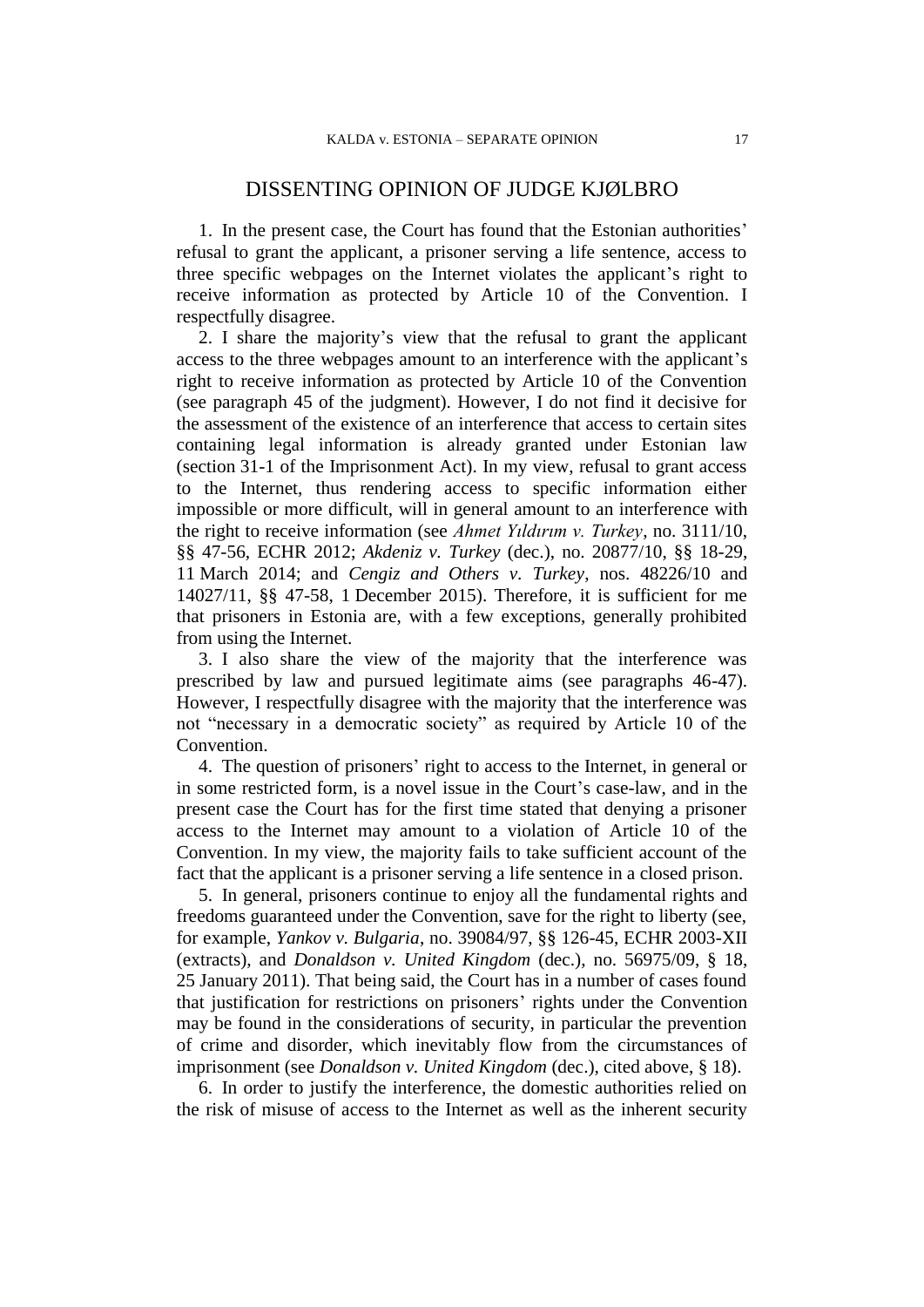risks. In my view, it goes without saying that the purpose of serving a prison sentence and of preventing crime are very important in the context of prisoners' access to means of communication, including access to the Internet. To grant prisoners access to the Internet, be it in general or in some restricted form, inevitably imposes a risk of misuse and gives rise to security risks. Therefore, the question is whether the restriction on the applicant's access to three specific webpages was justified in the specific circumstances of the case.

7. The majority attach significance to the fact that prisoners in Estonia are already granted limited access to the Internet (see paragraphs 49 and 53 of the judgment). In deciding its policy on the matter, the Estonian legislature has sought to balance the competing interests of prisoners against the interests of society, namely prisoners' right to access to information about legislation and judicial decisions against the risk of misuse and risk to security. In doing so, the Estonian legislature has decided to grant prisoners limited access to the Internet. In my view, it should not be held against the Respondent Government that Estonia, in the interest of prisoners, has decided to provide prisoners with limited access to the Internet. Doing so may in practice discourage other States from taking a similar step, if providing access to certain webpages on the Internet may be used as an argument for granting access to other webpages too.

8. The majority also attaches importance to the content of the three webpages to which the applicant requested access, as well as to the importance and relevance of the information for the applicant (see paragraph 50 of the judgment). However, the domestic authorities' refusal was not based on an assessment of the nature and content of the webpages in question, but on a general assessment, made by the legislature when adopting section 31-1 of the Imprisonment Act, of the risk of misuse and risks for security if prisoners are granted access to the Internet. In my view, the Court has no basis for calling into question the assessment of the domestic authorities according to which granting – further – access to the Internet would increase the risk of misuse and risks to security.

9. The majority also attaches importance to a number of Council of Europe and other international instruments concerning the importance of the Internet (see paragraph 52 of the judgment). The Internet, including access to the Internet, is unquestionably very important for the individual in contemporary society, but I cannot but notice that none of the international instruments mentioned in the judgment (see paragraphs 22-25 of the judgment) concern prisoners' access to the Internet. Thus, the international instruments cited underline only the general importance of the Internet, but do not support an interpretation of Article 10 of the Convention according to which prisoners should be granted access to the Internet, either in general or in some restricted form.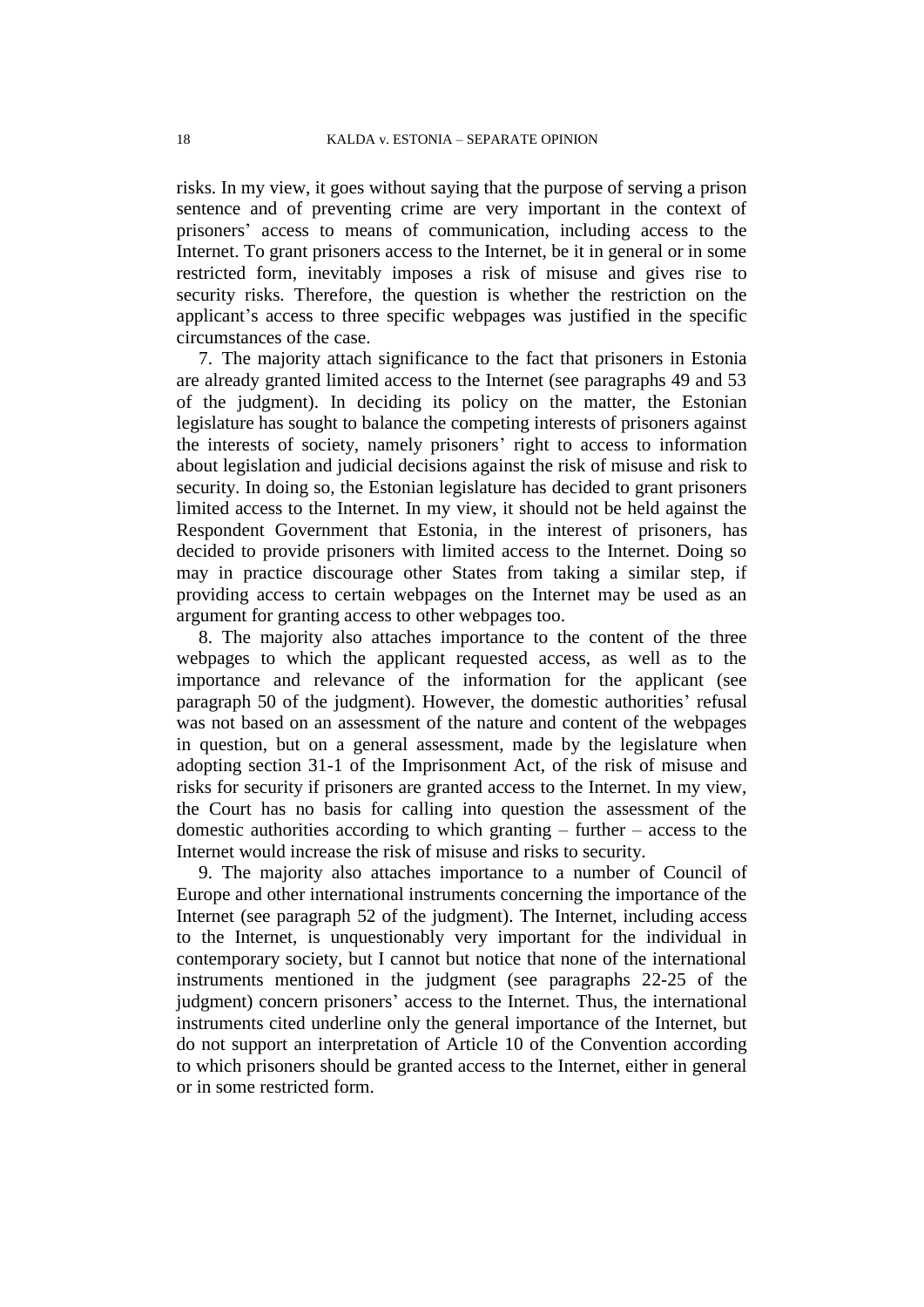10. It is also a cause of concern to me that the judgment includes no information on comparative law and practice. To my knowledge, in many European as well as other countries prisoners serving sentences in closed institutions are, for security reasons and due to the risk of misuse, not granted access to the Internet, and if they are granted such access, it is done to a limited degree and under adequate control and restrictions. Thus, the information provided in the judgment does not establish a sufficient basis for stating that there is a European consensus according to which prisoners serving sentences in closed institutions are granted access to the Internet, be this in general or in some restricted form.

11. In my view, the risk of misuse and the inherent security risks are so significant that the Court should be careful not to impose an obligation on States to grant prisoners' access to the Internet, as granting access will inevitably necessitate adoption of control measures and have practical and financial implications for the Member States. In theory, it will always be possible to implement the necessary monitoring, but the burden and the costs for the State may be excessive.

12. In the assessment of proportionality it is, in my view, important that the information on the three webpages to which the applicant sought to have access was available to the applicant by other means (see paragraph 17 of the judgment), even though access to the information would most probably be more difficult without access to the webpages in question.

13. The judgment concerns the applicant's request to have access to three specific webpages, but the reasoning in the judgment will be equally applicable if – or when – the applicant, encouraged by the judgment, decides in the future to request access to other webpages or if other prisoners, inspired by the judgment, decide to request access to other webpages and can demonstrate the relevance and necessity of access to the information provided on the webpages. Thus, in practical terms, the judgment is close to recognising a right of prisoners to access to relevant webpages on the Internet. This significant step is taken without sufficient support in international instruments concerning prisoners and without an assessment of European law and practice.

14. Having regard to the inherent risks concerning misuse and security, the technical and financial burdens imposed on Member States if prisoners are to be granted access to the Internet, the lack of information about European law and practice as well as the lack of support in international instruments on prisoners' rights, the State should, in my view, be granted a wide margin of appreciation. Therefore, even though I fully subscribe to the general importance of the Internet for the individual in contemporary society, there is, in my view, insufficient basis for finding a violation of Article 10 of the Convention.

15. Having regard to the novelty of the legal question raised by the application, the general importance of prisoners' access to the Internet as